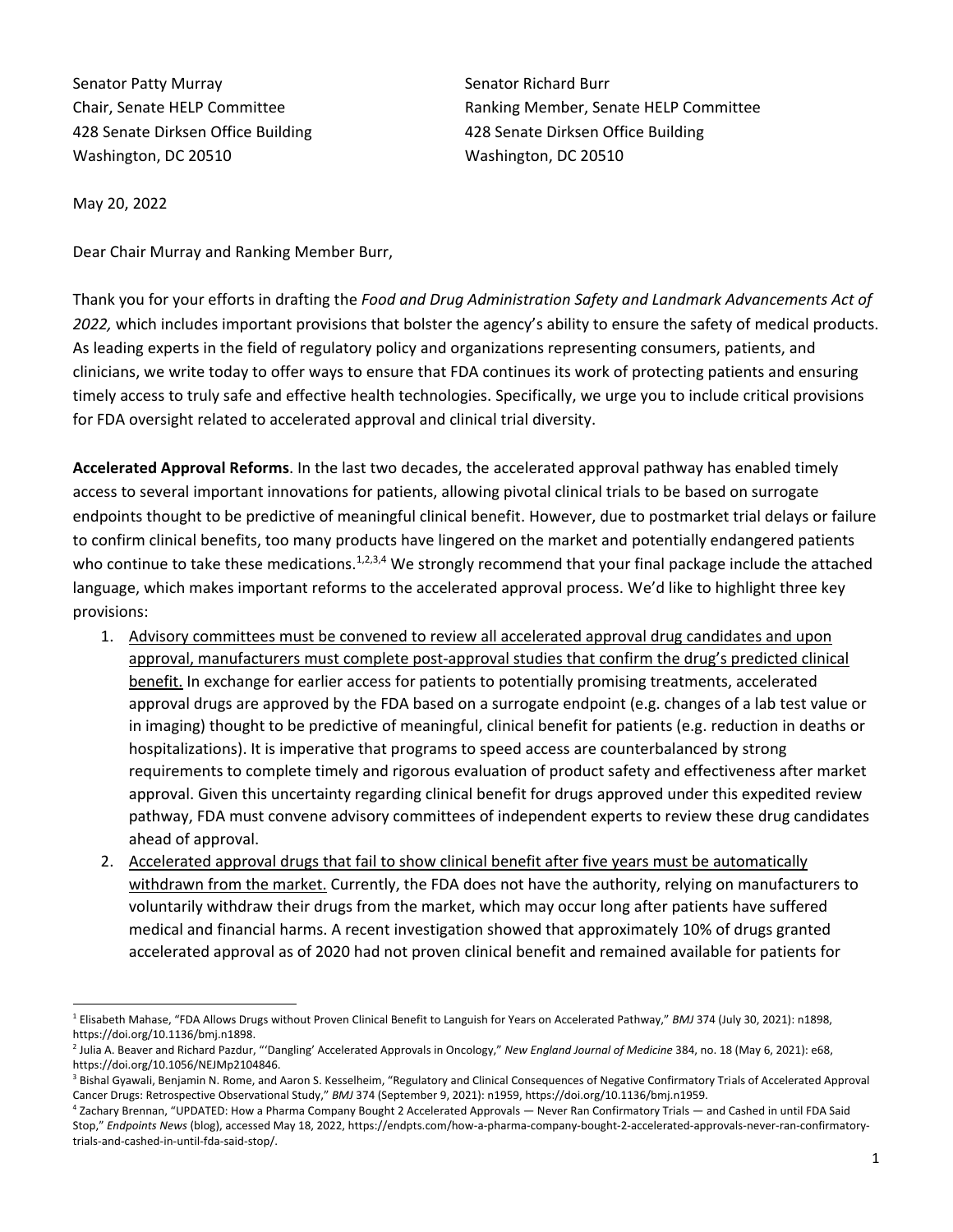more than five years.<sup>5</sup> Another study also found that the median time for completion of these required confirmatory trials was 17 months;<sup>6</sup> thus, granting five years before automatic withdrawal may be generous for several accelerated approval drugs. By codifying an automatic withdrawal mechanism for therapies that fail to demonstrate clinical effectiveness, the agency would prevent patients from prolonged exposure to unproven therapies.

3. Required postapproval studies to confirm clinical benefit must be underway upon accelerated approval and manufacturers must submit routine reports of their progress. Manufacturers often delay or fail to initiate postapproval studies for accelerated approval drugs, thus prolonging uncertainty among patients and prescribers of these drugs' clinical benefit.<sup>7</sup> Requiring postapproval studies to already have been initiated when accelerated approval is granted would help prevent any unnecessary delays. Moreover, the routine submission of reports on the status of these studies to the FDA would also enable to be aware and assist, if necessary, in advancing postapproval studies to prevent any delays in confirming clinical benefit.

**Clinical Trial Diversity**. Voluntary efforts to improve clinical trial diversity are simply not effective.<sup>8</sup> A recent study showed that Black people accounted for just one-third of the required enrollment for adequate representation, regardless of whether the trials started before, during, or after the FDA action plan for clinical trial diversity went into effect. Of 225 drug approvals for which mortality and morbidity information was listed on the FDA plan website, only 20% had data showing benefits and side effects for Black patients.<sup>9</sup> Further, of the over 20,000 USbased trials with reported results conducted between 2000 and 2020, representing 4·76 million participants, only 43% reported any race/ethnicity data.<sup>10</sup> We strongly recommend that your final package include the attached language, which includes more impactful policies related to clinical trial diversity that will go further to ensure medical product safety and efficacy for all patients. We'd like to highlight two key provisions:

- 1. Make diversity action plans publicly available for independent evaluation. FDA should publish the plans on their own website or be integrated with ClinicalTrials.gov, as trials are required to be registered with their statistical analysis protocol ahead of enrollment. Not only will this allow for public accountability, but also advance best practices in clinical trial diversity.
- 2. Include enforcement measures to ensure representation in clinical trials. If there are no penalties for sponsors not submitting diversity action plans, then it is unlikely that representation of key populations within these trials will occur. Should sponsors not meet enrollment benchmarks to ensure adequate representation across age, gender, and race/ethnicity for a disease and condition, FDA must require sponsors to conduct postapproval studies inclusive of diverse subgroup populations.

Again, thank you for your work in this area, and we appreciate your consideration of our request. Any one of us would be happy to discuss any of these issues further.

# Sincerely,

Reshma Ramachandran, MD, MPP Postdoctoral Fellow, Yale National Clinician Scholars Program Co-Director, Yale Collaboration for Research Integrity and Transparency (CRIT) Chair, Doctors for America FDA Task Force

<sup>5</sup> Mahase, "FDA Allows Drugs without Proven Clinical Benefit to Languish for Years on Accelerated Pathway."

<sup>6</sup> Joshua D. Wallach et al., "Comparison of Duration of Postapproval vs Pivotal Trials for Therapeutic Agents Granted US Food and Drug Administration Accelerated Approval, 2009-2018," *JAMA Network Open* 4, no. 11 (November 9, 2021): e2133601, https://doi.org/10.1001/jamanetworkopen.2021.33601. <sup>7</sup> Julia A. Beaver et al., "A 25-Year Experience of US Food and Drug Administration Accelerated Approval of Malignant Hematology and Oncology Drugs and Biologics: A Review," *JAMA Oncology* 4, no. 6 (June 1, 2018): 849–56, https://doi.org/10.1001/jamaoncol.2017.5618.

<sup>8</sup> "Improving Representation in Clinical Trials and Research: Building Research Equity for Women and Underrepresented Groups" (Washington, D.C.: National Academies of Science, Engineering, and Medicine, May 17, 2022), https://doi.org/10.17226/26479.

<sup>&</sup>lt;sup>9</sup> Green, A, et al. Despite The FDA's Five-Year Plan, Black Patients Remain Inadequately Represented In Clinical Trials For Drugs. Health Affairs 2022; https://doi.org/10.1377/hlthaff.2021.01432.

 $10$  Turner, B et al. Race/ethnicity reporting and representation in US clinical trials: A cohort study. Lancet April 2022. https://doi.org/10.1016/j.lana.2022.100252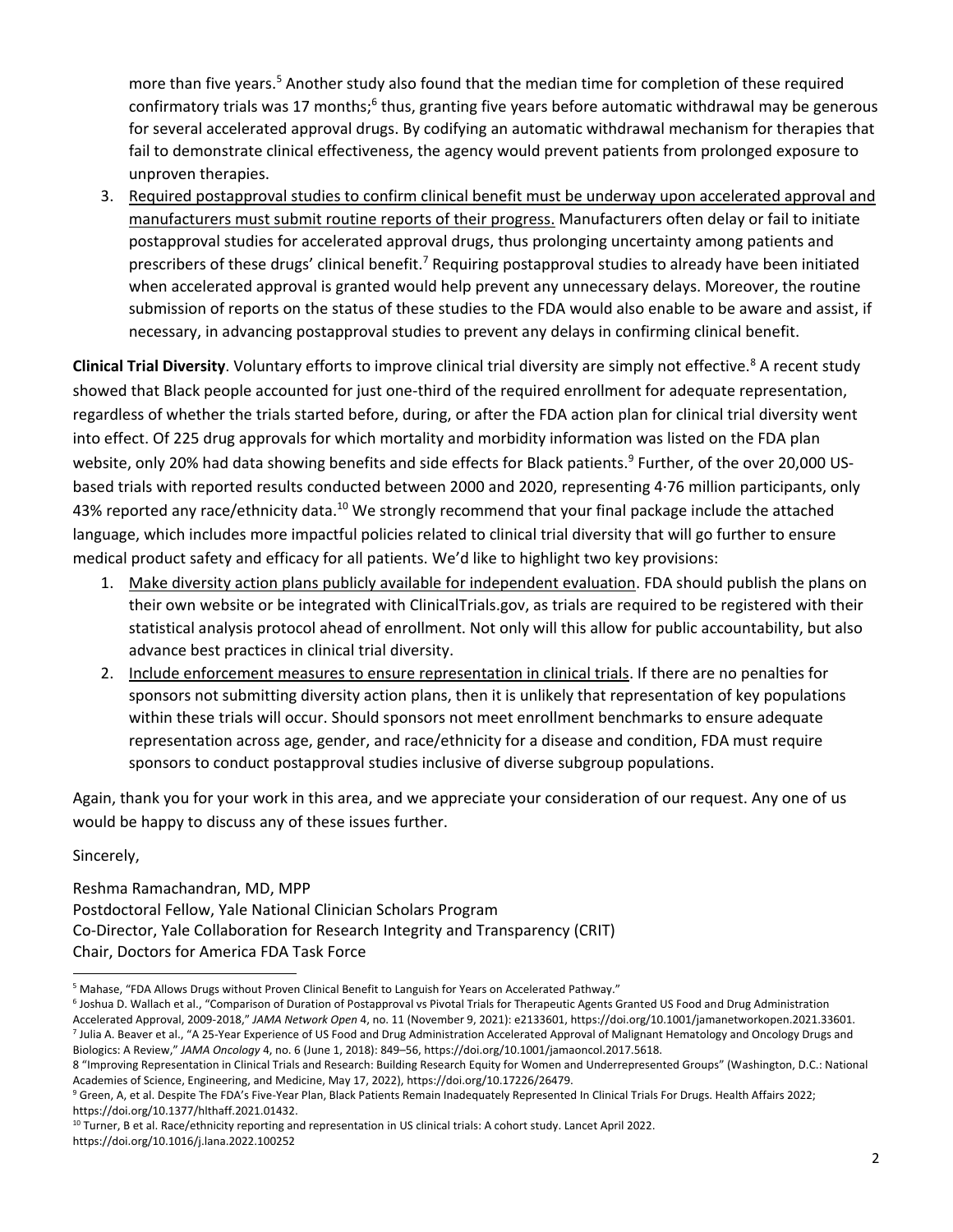Richard Bruno, MD, MPH Senior Medical Director of Primary Care, Central City Concern Doctors for America FDA Task Force

Peter Capell, MD Retired Endocrinologist, University of Washington Doctors for America FDA Task Force

Priya Dave Medical Student, Icahn School of Medicine at Mount Sinai Doctors for America FDA Task Force

Sanket Dhruva, MD, MHS Assistant Professor of Medicine, University of California San Francisco School of Medicine

Scott Evans, PhD Professor, Milken Institute School of Public Health, George Washington University

Holly Fernandez Lynch, JD, Mbioethics John Russell Dickson, MD Presidential Assistant Professor of Medical Ethics, Perelman School of Medicine, University of Pennsylvania Assistant Professor of Law (secondary), University of Pennsylvania Carey Law School

Gregg Gonsalves, PhD Associate Professor of Epidemiology (Microbial Diseases), Yale School of Public Health Co-Director, Global Health Justice Partnership

Jeoffry B. Gordon, MD, MPH Retired Family Medicine Physician Doctors for America FDA Task Force

Ravi Gupta, MD Postdoctoral Fellow, National Clinician Scholars Program, Perelman School of Medicine, University of Pennsylvania Doctors for America FDA Task Force

Matthew Herder, JSM, LLM Director, Health Law Institute, Associate Professor, Faculties of Medicine & Law, Dalhousie University

Aaron Kesselheim, MD, JD, MPH Professor of Medicine, Harvard Medical School Director, Program On Regulation, Therapeutics And Law (PORTAL), Division of Pharmacoepidemiology and Pharmacoeconomics, Department of Medicine, Brigham and Women's Hospital

Andrew Kolodny, MD Medical Director, Opioid Policy Research Collaborative, Brandeis University Doctors for America FDA Task Force

Joseph S. Ross, MD, MHS Professor of Medicine and Public Health at Yale University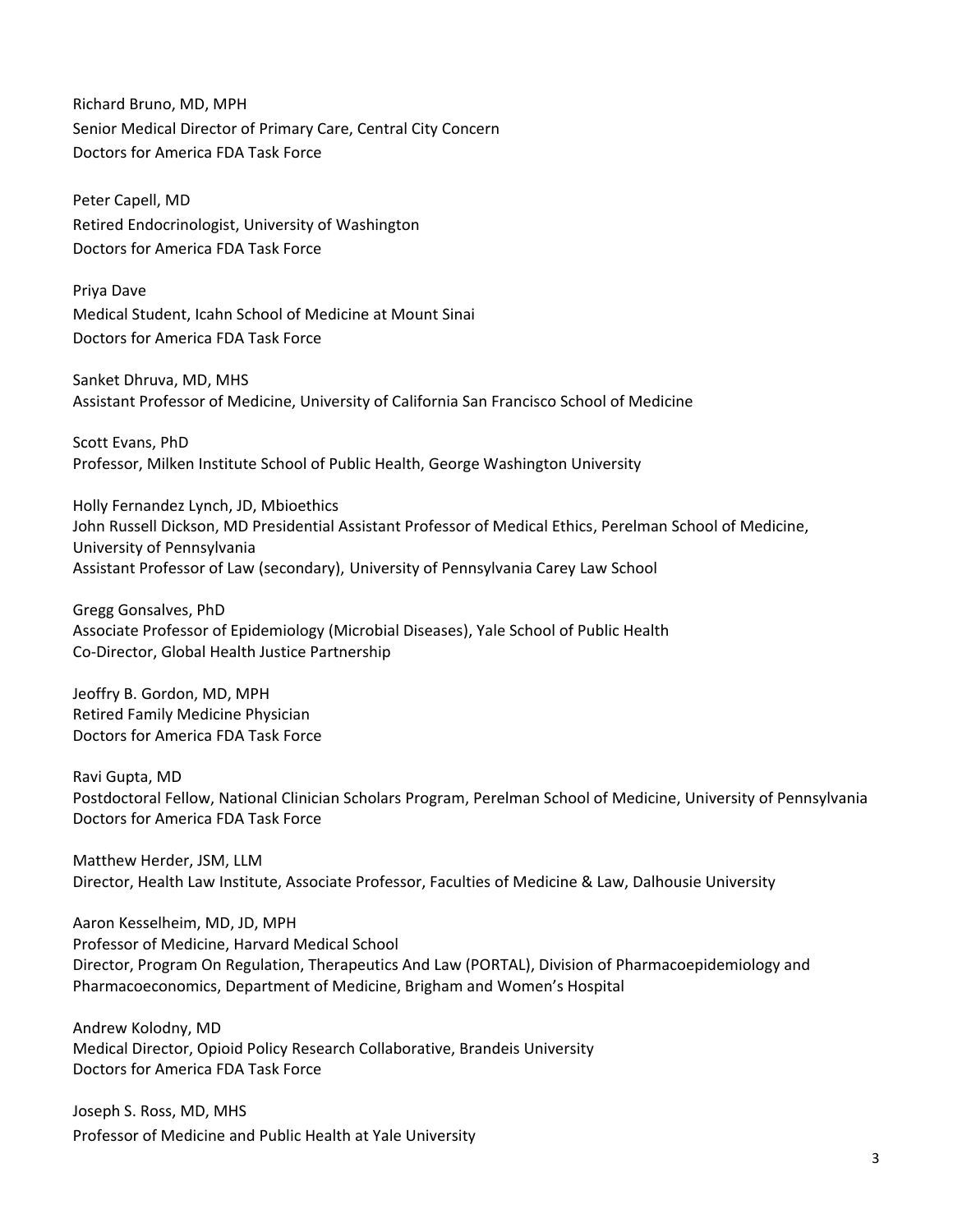Co-Director, Yale Collaboration for Research Integrity and Transparency (CRIT)

Amy Kapczynski, JD Professor of Law, Yale Law School Co-Director, Global Health Justice Partnership and Law and Political Economy Project Harlan Krumholz, MD, SM Harold H. Hines, Jr. Professor of Medicine Professor in the Institute for Social and Policy Studies, of Investigative Medicine and of Public Health (Health Policy) Director, Center for Outcomes Research and Evaluation (CORE)

Mark E. Miller, PhD Executive Vice President of Health Care, Arnold Ventures

Christopher J. Morten, JD, PhD Associate Clinical Professor of Law, Columbia Law School Director, Science, Health & Information Clinic, Columbia Law School

Rita F. Redberg, MD Professor of Medicine, University of California San Francisco School of Medicine

Rosa Rodriguez-Monguio, PhD, MS Professor and Medication Outcomes Center Director, University of California San Francisco School of Pharmacy

David B. Ross, MD, PhD, MBI Associate Clinical Professor of Medicine, George Washington University School of Medicine and Health Sciences

Ameet Sarpatwari, PhD, JD Assistant Professor of Medicine, Brigham and Women's Hospital/Harvard Medical School Assistant Director, Program On Regulation, Therapeutics And Law (PORTAL), Division of Pharmacoepidemiology and Pharmacoeconomics, Department of Medicine, Brigham and Women's Hospital

Joshua Skydel, MD Resident Physician, Dartmouth-Hitchcock Medical Center Doctors for America FDA Task Force

Acumen Health Research Organization

Doctors for America

Generation Patient

Medical Device Problems

National Center for Health Research

Patient Safety Action Network

PharmedOut

Public Citizen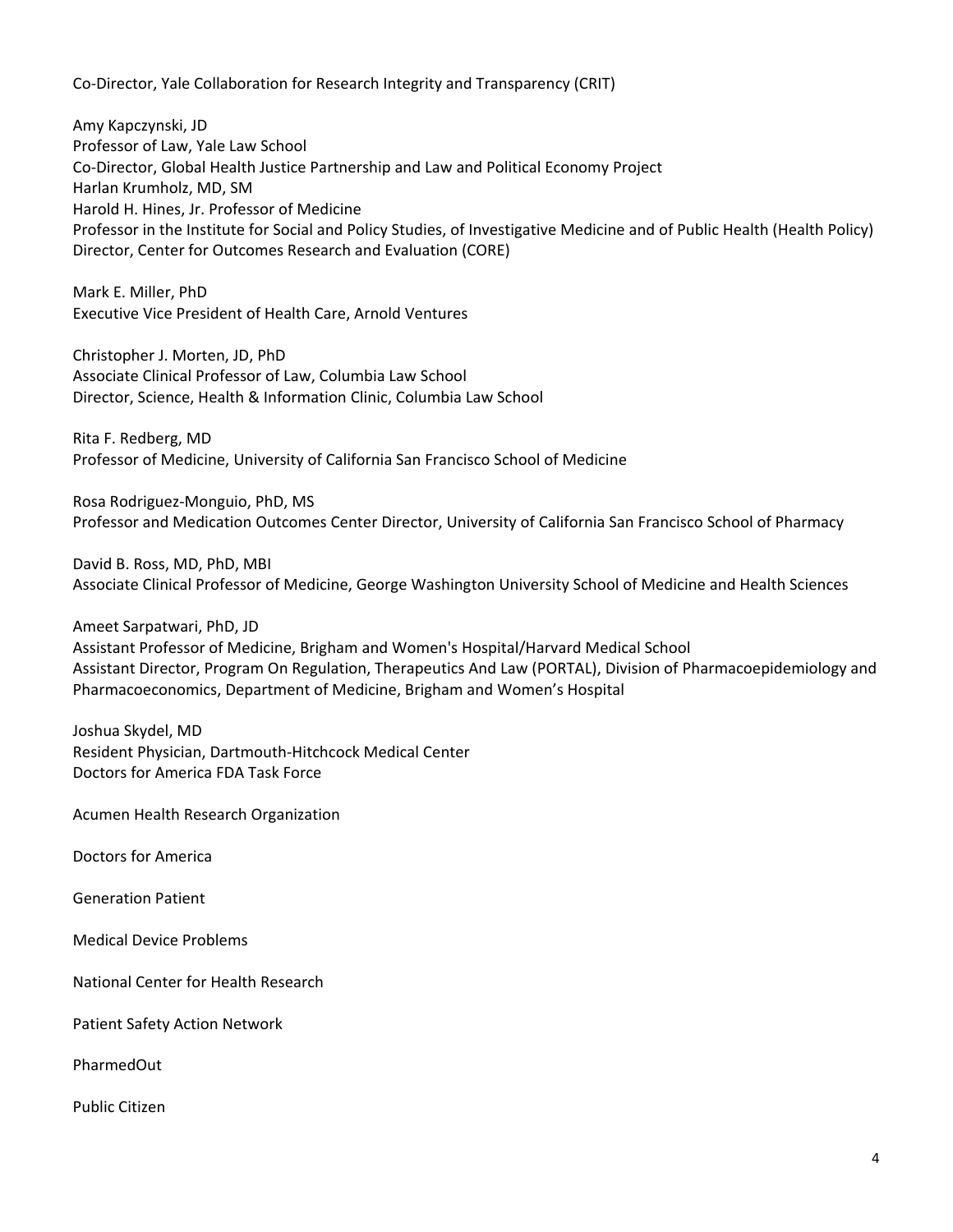Social Security Works

The TMJ Association

Treatment Action Group

- U.S. Public Interest Research Group (PIRG)
- USA Patient Network
- Woodymatters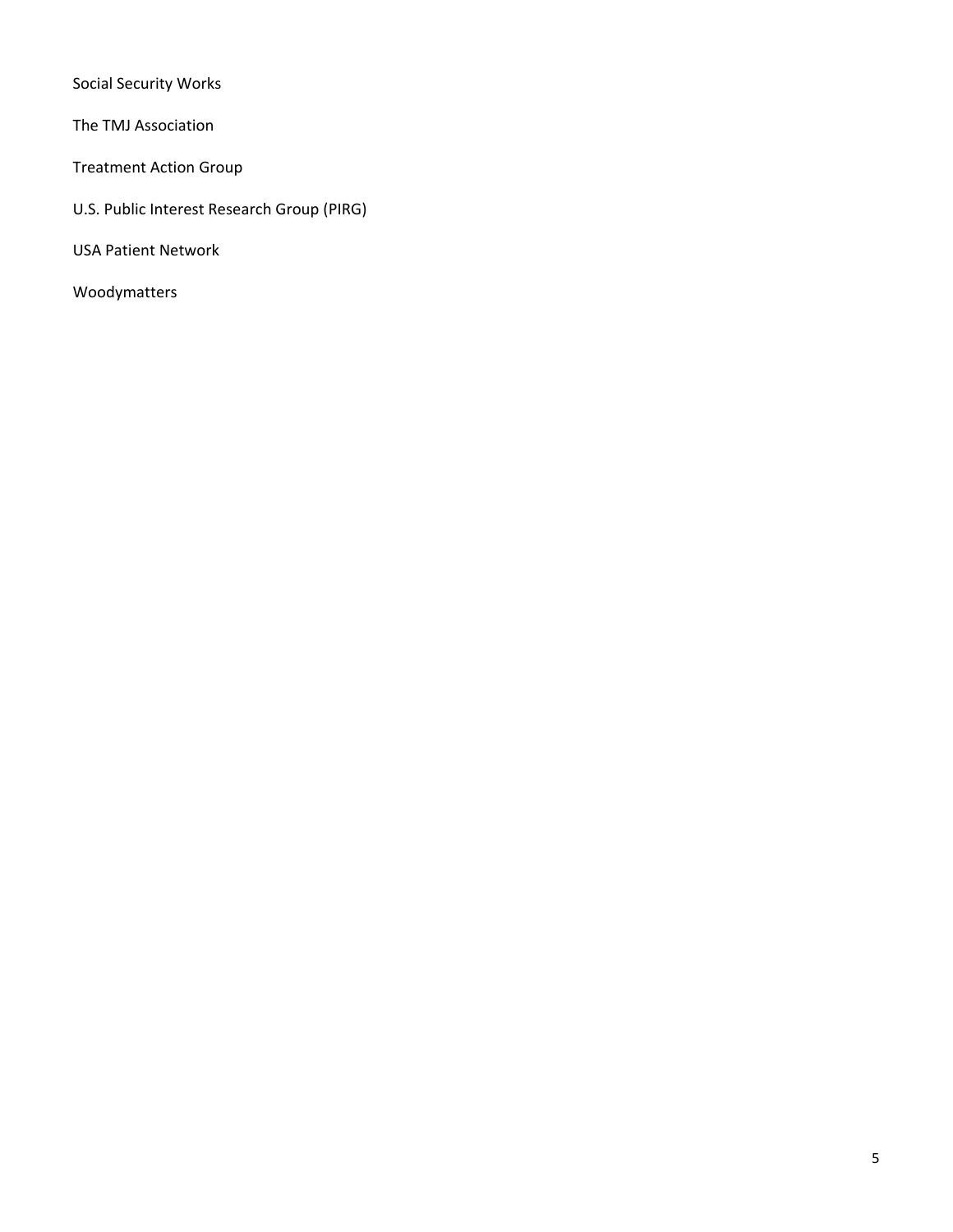#### **AMENDMENTS FOR REFORMS TO THE ACCELERATED APPROVAL PATHWAY**

#### **POSTAPPROVAL STUDIES AND PROGRAM INTEGRITY FOR ACCELERATED APPROVAL DRUGS.**

(a) IN GENERAL.—Section 506(c) of the Federal Food, Drug, and Cosmetic Act (21 U.S.C. 356(c)) is amended—

(1) by striking paragraph (2) and inserting the

following:

''(2) LIMITATION.—

''(A) IN GENERAL.—Approval of a product under this subsection shall be subject to the following requirements:

''(i) that the sponsor conduct an appropriate postapproval study or studies to

verify and describe the predicted effect on irreversible morbidity or

mortality or other clinical benefit

''(ii) That the sponsor submit copies of all promotional materials related to

the product during the preapproval review period and, following approval

and for such period thereafter as the Secretary determines to be appropriate,

at least 30 days prior to dissemination of the materials.

''(iii) That the Secretary convene and consult an advisory committee on the evidentiary standards for accelerated approval as well as the design of postapproval studies to verify and describe the predicted effect on irreversible morbidity or mortality or other clinical benefit.

''(B) POSTAPPROVAL STUDY CONDITIONS.—Not later than the

time of approval of a product under accelerated approval, the Secretary shall

specify the conditions for a post-approval study or studies required to be conducted

under this paragraph with respect to such product, which shall include enrollment

targets, the study protocol, study endpoints, and milestones, including the target

**Commented [RR1]:** Modification of current statute to require postapproval studies for all accelerated approval drugs.

Should current statute remain where accelerated approval *may* be subject to postapproval study requirements, we would then urge that the FDA make transparent their rationale for not requiring such studies.

**Commented [RR2]:** To fulfill these study requirements, this should be clinical trials. Real-world evidence may complement these studies, but not replace them as prior research has shown that currently available real-world evidence has not been able to replicate clinical trials for such studies. Recent FDA research has also demonstrated this as well.

#### Sources:

[https://jamanetwork.com/journals/jamanetworkopen/f](https://jamanetwork.com/journals/jamanetworkopen/fullarticle/2785882) [ullarticle/2785882](https://jamanetwork.com/journals/jamanetworkopen/fullarticle/2785882) an[d https://endpts.com/real-world](https://endpts.com/real-world-evidence-lessons-learned-from-an-fda-pilot-show-the-limits-of-emulating-rcts/)[evidence-lessons-learned-from-an-fda-pilot-show-the](https://endpts.com/real-world-evidence-lessons-learned-from-an-fda-pilot-show-the-limits-of-emulating-rcts/)[limits-of-emulating-rcts/](https://endpts.com/real-world-evidence-lessons-learned-from-an-fda-pilot-show-the-limits-of-emulating-rcts/)

**Commented [RR3]:** Recent research has found that FDA has less often convened their own advisory committees of independent experts over time. Between 2010 and 2021, FDA went from convening these committees for 55% to 6% of approved drugs annually. Particularly for accelerated approval drugs where approval is based on less evidence, FDA should convene these experts to offer their recommendations for these approvals and also discuss the design of postapproval studies.

Source:

https://www.healthaffairs.org/doi/abs/10.1377/hlthaff. 2021.01927

**Commented [RR4]:** Ahead of accelerated approval being granted, FDA should work with the sponsor on the design of the postapproval study to ensure that meaningful clinical benefit is being ascertained. Not only should the study completion date be specified, but also the study endpoints, which should be clinical endpoints in order to confirm clinical benefit – not surrogate endpoints, especially those that were the basis of the initial accelerated approval.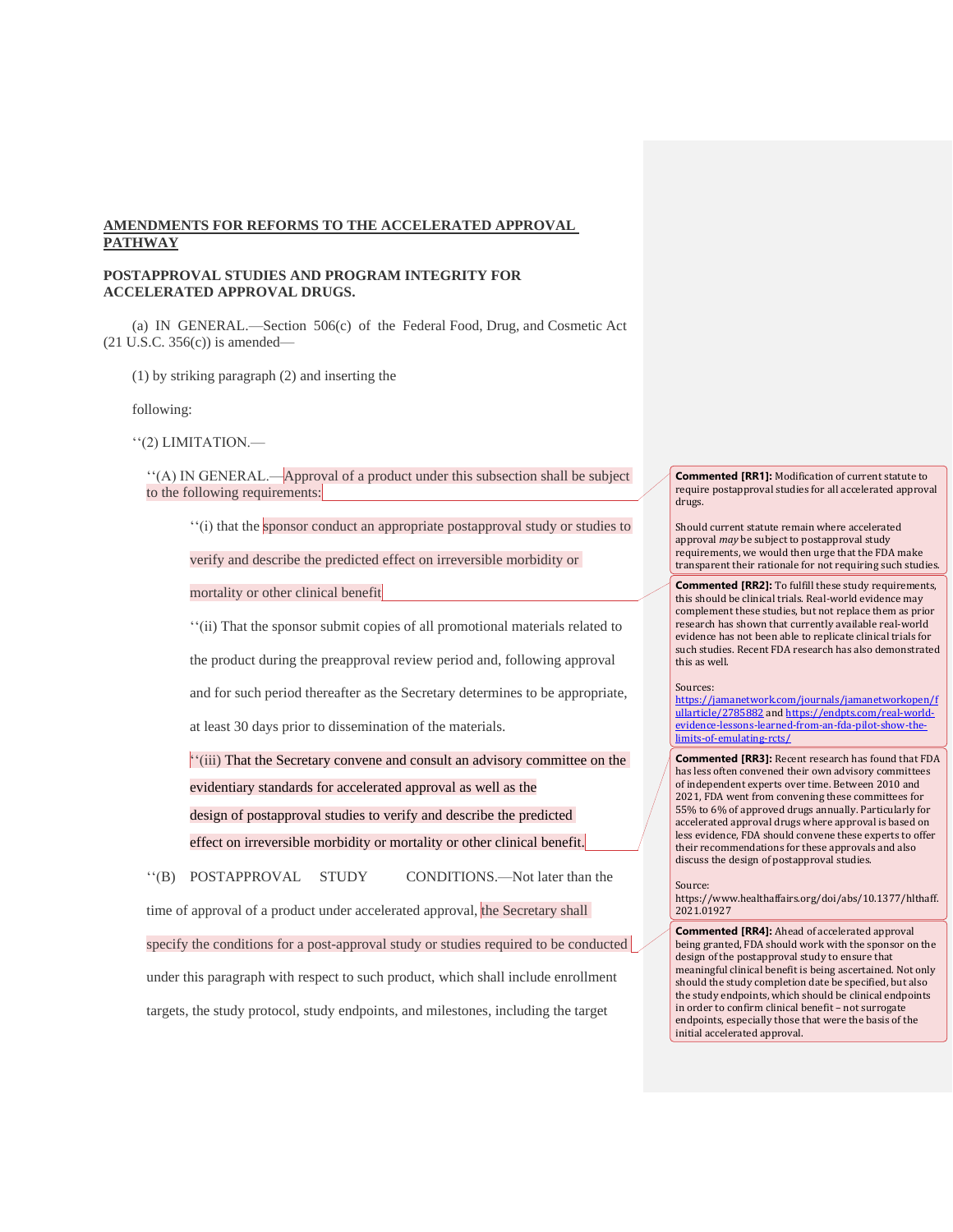date of study completion:

''(i) Study endpoints shall also be specified to be clinical endpoints that demonstrate an effect on irreversible morbidity or mortality or other clinical benefit.

''(C) STUDIES BEGUN BEFORE APPROVAL.—The

Secretary shall require such study or studies to be underway prior to approval.";

and

(2) by striking paragraph (3) and inserting the following:

''(3) EXPEDITED WITHDRAWAL OF APPROVAL.—

''(A) IN GENERAL.—The Secretary shall withdraw approval of a product

approved under accelerated approval using expedited procedures described in

subparagraph  $(B)$ , if-

''(i) the sponsor fails to conduct any required postapproval study of the product with due diligence, including with respect to conditions specified by the Secretary under paragraph (2)(C);

''(ii) a study required to verify and describe the predicted effect on irreversible morbidity or mortality or other clinical benefit of the product fails to verify and describe such effect or benefit;

''(iii) other evidence demonstrates that the product is not shown to be safe or effective under the conditions of use; or

''(iv) the sponsor disseminates false or misleading promotional materials with respect to the product.

''(B) EXPEDITED PROCEDURES DESCRIBED.—Expedited procedures described in this subparagraph shall consist of, prior to the withdrawal of accelerated approval—

**Commented [RR5]:** This provision would ensure that postapproval studies are underway prior to accelerated approval, thus preventing any delays to their completion. FDA found that when postapproval studies are already underway at the time of accelerated approval, they are completed a median of 2.2 years earlier than when they are not.

Source: https://jamanetwork.com/journals/jamaoncology/fullar ticle/2673837

**Commented [RR6]:** These provisions specify the reasons for which FDA can withdraw an accelerated approval drug from the market.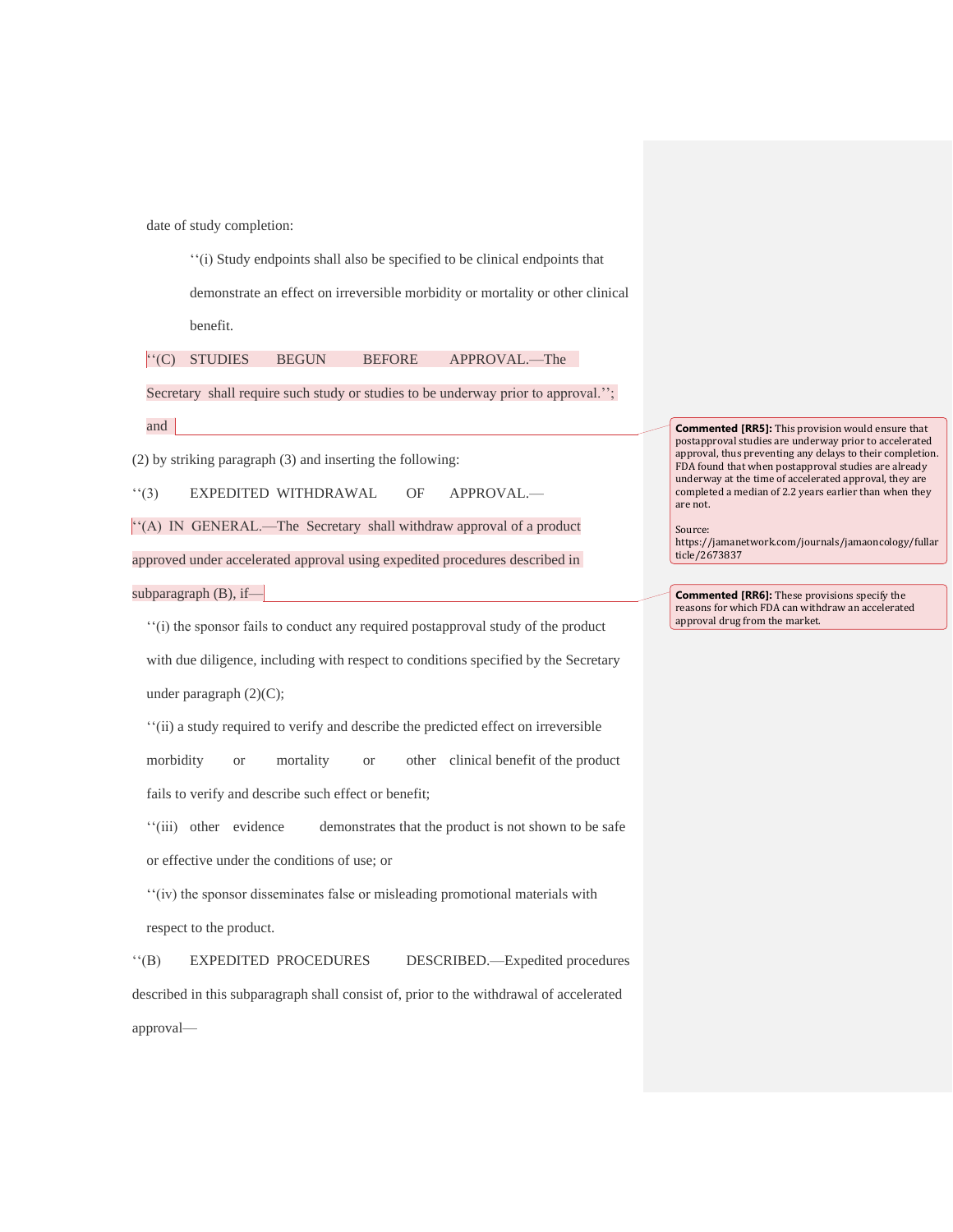#### ''(i) providing the sponsor with—

''(I) due notice;

#### ''(II) an explanation for the proposed withdrawal;

''(III) an opportunity for written appeal to—

''(aa) the Commissioner of Food and Drugs; or

''(bb) a designee of the Commissioner who has not participated in the proposed withdrawal of approval (other than a meeting pursuant to subclause (III)) and is not a subordinate of an individual (other than the Commissioner) who participated in such proposed withdrawal;

'(C) AUTOMATIC EXPIRATION.—The approval of a product approved under accelerated approval after the date of enactment of shall automatically expire 1 year after any target date of study completion included in an agreement described in clause

(ii) of paragraph  $(2)(A)$ , and in no case later than 5 years after the date on

which the product is approved, unless—

''(i) a study required to verify and describe the predicted effect on irreversible morbidity or mortality or other clinical benefit of the product has

verified that predicted effect; or

''(ii) the Secretary has determined that adequate progress has been made on completion of postapproval studies required under paragraph (2)(A).

# ''(4) LABELING.—

''(A) IN GENERAL.—Subject to subparagraph (B), the label for a product approved under accelerated approval shall include—

''(i) a statement indicating that the product was approved under accelerated approval;

**Commented [RR7]:** Current withdrawal processes are lengthy involving an informal hearing with multiple parties present including the advisory committee and frequently face delays. These provisions would streamline the process for withdrawal and allow sponsors the opportunity to engage with the FDA more efficiently and with advance notice.

**Commented [RR8]:** This provision provides an additional safeguard and backstop should accelerated approval drugs remain available to patients despite no proven clinical benefit, allowing a generous period of time ahead of withdrawal for the studies to be completed and also FDA discretion to determine if sufficient progress has been made in completing those studies.

**Commented [RR9]:** Patients and clinicians are often not aware that a drug once approved by the FDA had been approved via the accelerated approval pathway, nor are they aware of what this means. Clearer labeling is needed to indicate that the drug had been approved provisionally based on surrogate endpoint and that confirmation of clinical benefit is pending.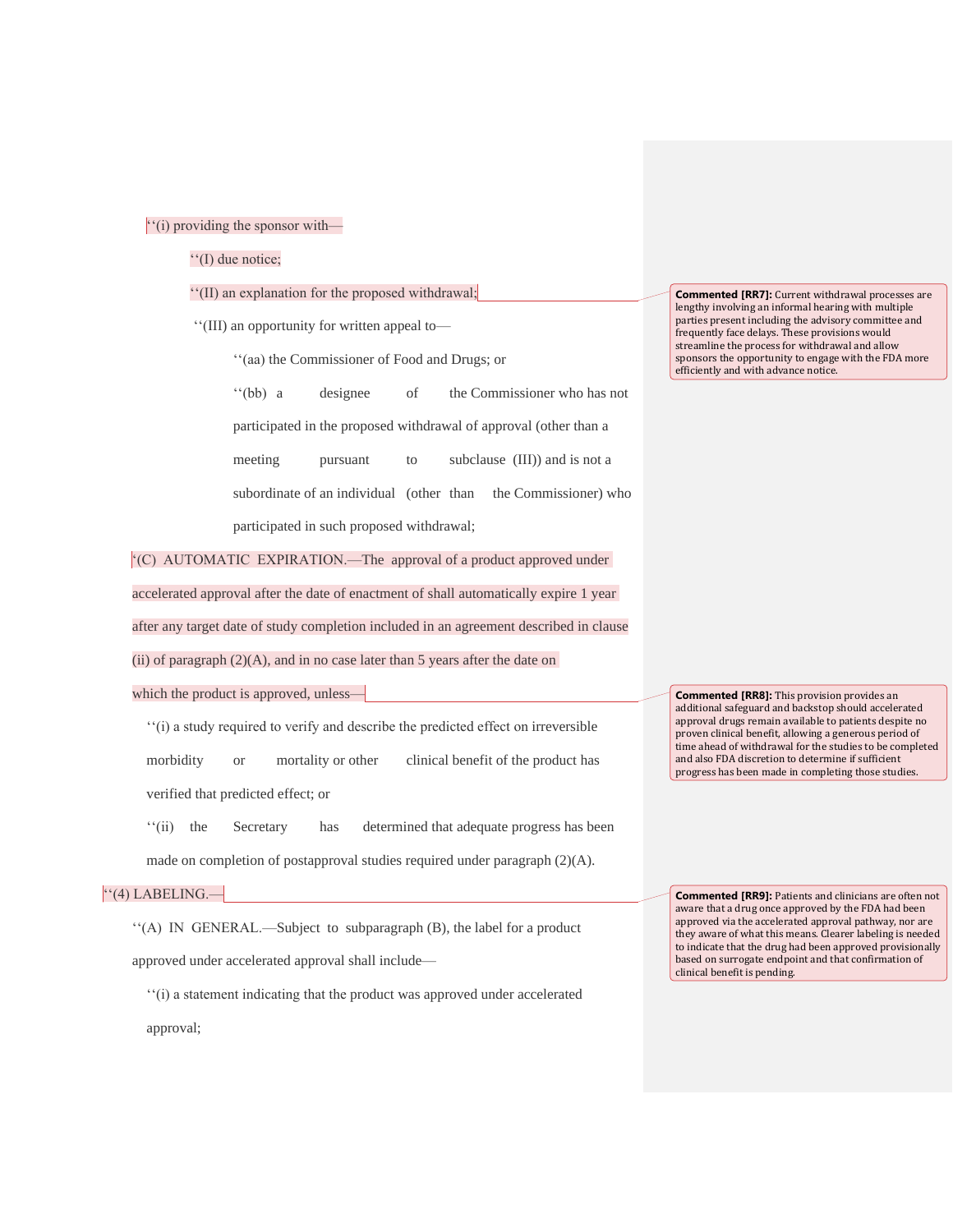''(ii) a statement indicating that continued approval of the product is subject to postmarketing studies to verify clinical benefit;

''(iii) identification of the surrogate or intermediate endpoint or endpoints that supported approval and any known limitations of such surrogate or intermediate endpoint or endpoints in determining clinical benefit; and

''(iv) a succinct description of the product and any uncertainty about anticipated clinical benefit and a discussion of available evidence with respect to such clinical benefit.

''(B) APPLICABILITY.—The labeling requirements of subparagraph (A) shall apply only to products approved under accelerated approval for which the predicted effect on irreversible morbidity or mortality or other clinical benefit has not been verified.

(b) REPORTS OF POSTMARKETING STUDIES.—Section 506B(a) of the

Federal Food, Drug, and Cosmetic Act (21 U.S.C. 356b(a)) is amended—

(1) by redesignating paragraph (2) as paragraph (3); and

(2) by inserting after paragraph (1) the following:

''(2) ACCELERATED APPROVAL.—Notwithstanding paragraph (1), a

sponsor of a drug approved under accelerated approval shall submit to the Secretary a report of the progress of any study required under section 506(c), including progress toward any agreed upon enrollment targets,milestones, and other information as required by the Secretary, not later than 180 days after the approval of such drug and not less frequently than every 180 days thereafter, until the study is completed or terminated.''.

(c) GUIDANCE.—

(1) IN GENERAL.—The Secretary of Health and Human Services shall issue

**Commented [RR10]:** This would require sponsors to submit routine reports on progress in completing their postapproval studies to FDA making clear if any studies are delayed and also offer the opportunity for FDA to provide assistance if so.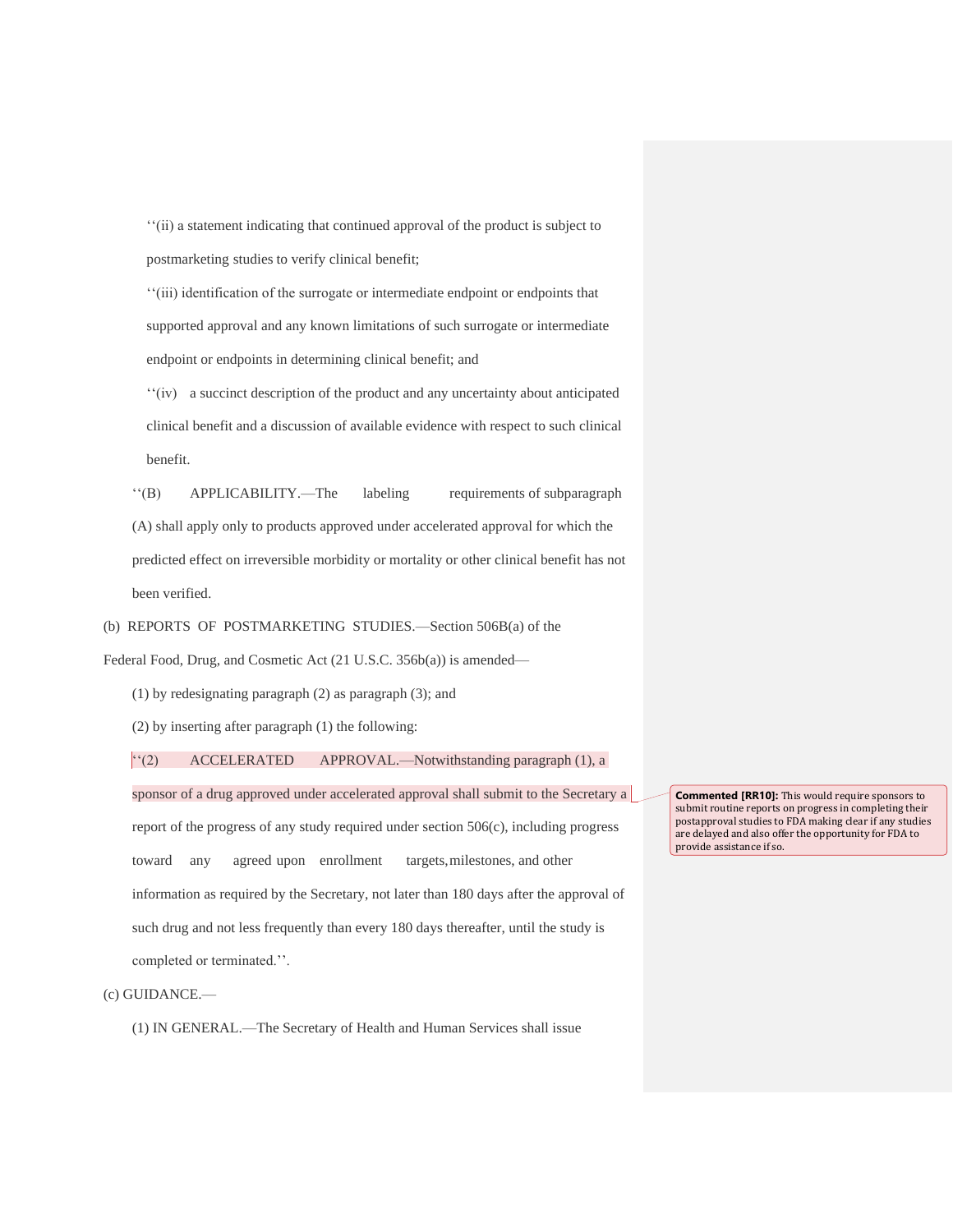guidance describing—

(A) how sponsor questions related to the identification of novel surrogate or intermediate clinical endpoints may be addressed in early-stage development meetings with the Food and Drug Administration;

(B) the use of novel clinical trial designs that may be used to conduct appropriate post-approval studies as may be required under section  $506(c)(2)(A)$  of the Federal Food, Drug, and Cosmetic Act (21 U.S.C. 356(c)(2)(A)), as amended by subsection (a);

(C) the expedited procedures described in section  $506(c)(3)(B)$  of the Federal Food, Drug, and Cosmetic Act (21 U.S.C. 356(c)(3)(B));

and

(D) how adequate progress in completion of postapproval studies will be

determined.

(2) FINAL GUIDANCE.—The Secretary shall issue—

(A) draft guidance under paragraph (1) not later than 18 months after the date of

enactment of this Act; and (B) final guidance not later than 1 year after the close of

the public comment period on each draft guidance.

#### **AMENDMENTS RELATED TO ENSURING DIVERSITY AND REPRESENTATION IN CLINICAL TRIALS**

#### **PREMARKET REPORTING OF DIVERSITY ACTION PLANS FOR CLINICAL TRIALS AND STUDIES.**

(a) DRUGS.—Section 505(i) of the Federal Food, Drug, and Cosmetic Act (21 U.S.C.

355(i)) is amended by adding at the end the following:

''(5)(A) In order for a new drug to be exempt pursuant to this subsection, the sponsor of a clinical investigation of such new drug shall submit to the Secretary a diversity action plan.

**Commented [RR11]:** Sponsors would be required to submit to FDA "diversity action plans" clearly outlining their enrollment benchmarks for diversity and their plans to meet these benchmarks ahead of initiation of the trial.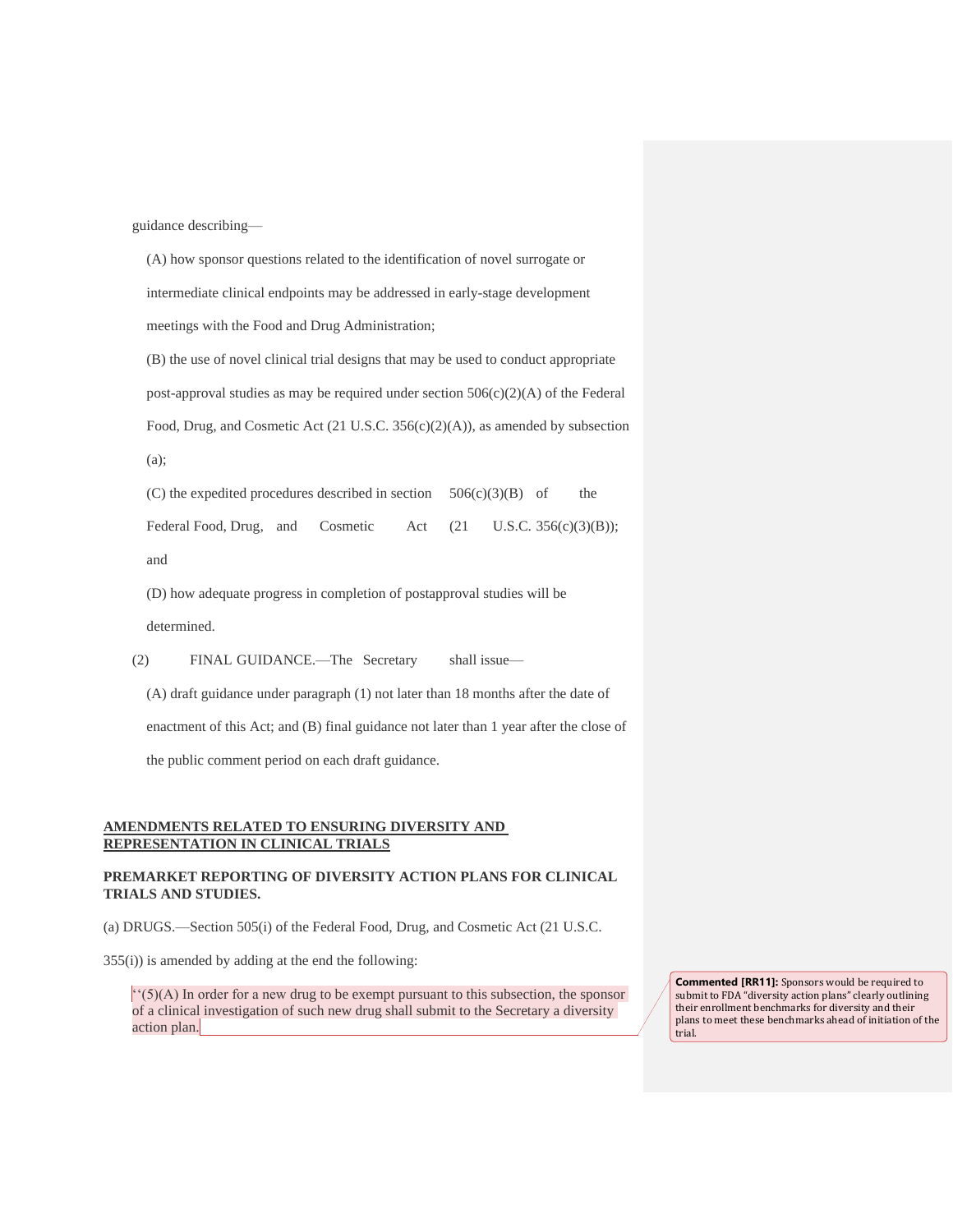''(B) Such diversity action plan shall include—

''(i) the sponsor's goals for enrollment in such clinical investigation;

''(ii) the sponsor's rationale for such goals; and

''(iii) an explanation of how the sponsor intends to meet such goals.

''(C) The sponsor shall, in such form and manner as specified in the guidance required by section 524B, submit such diversity action plan as soon as practicable during drug development, but not later than—

''(i) one month prior to an End-of-Phase 2 meeting, as described in section 312.47(b) of title 21, Code of Federal Regulations (or successor regulations); or ''(ii) if there is no End-of-Phase 2 meeting, one month prior to commencing enrollment for a Phase 3 study.

''(D) The Secretary may waive the requirement in subparagraph (A) if the Secretary determines that a waiver is necessary based on what is known about the prevalence of the disease in terms of the patient population that may use the new drug and if the Secretary determines that utilizing national subgroup demographics cannot not be applied for a disease where prevalence data are not available.''.

"(E) Sponsors shall submit their diversity action plans as part of their clinical trial registration requirements to ClinicalTrials.gov no later than 21 calendar days after the first human subject is enrolled. The NIH Director will post publicly on ClinicalTrials.gov the diversity action plans for each applicable drug clinical trial no later than 30 days after the sponsor has submitted such information. (F) "Sponsors shall also report whether their goals for enrollment as specified within their diversity action plan as well as enrollment numbers across demographic subgroups across demographic subgroups within their diversity action plan not later than the time of approval of a product.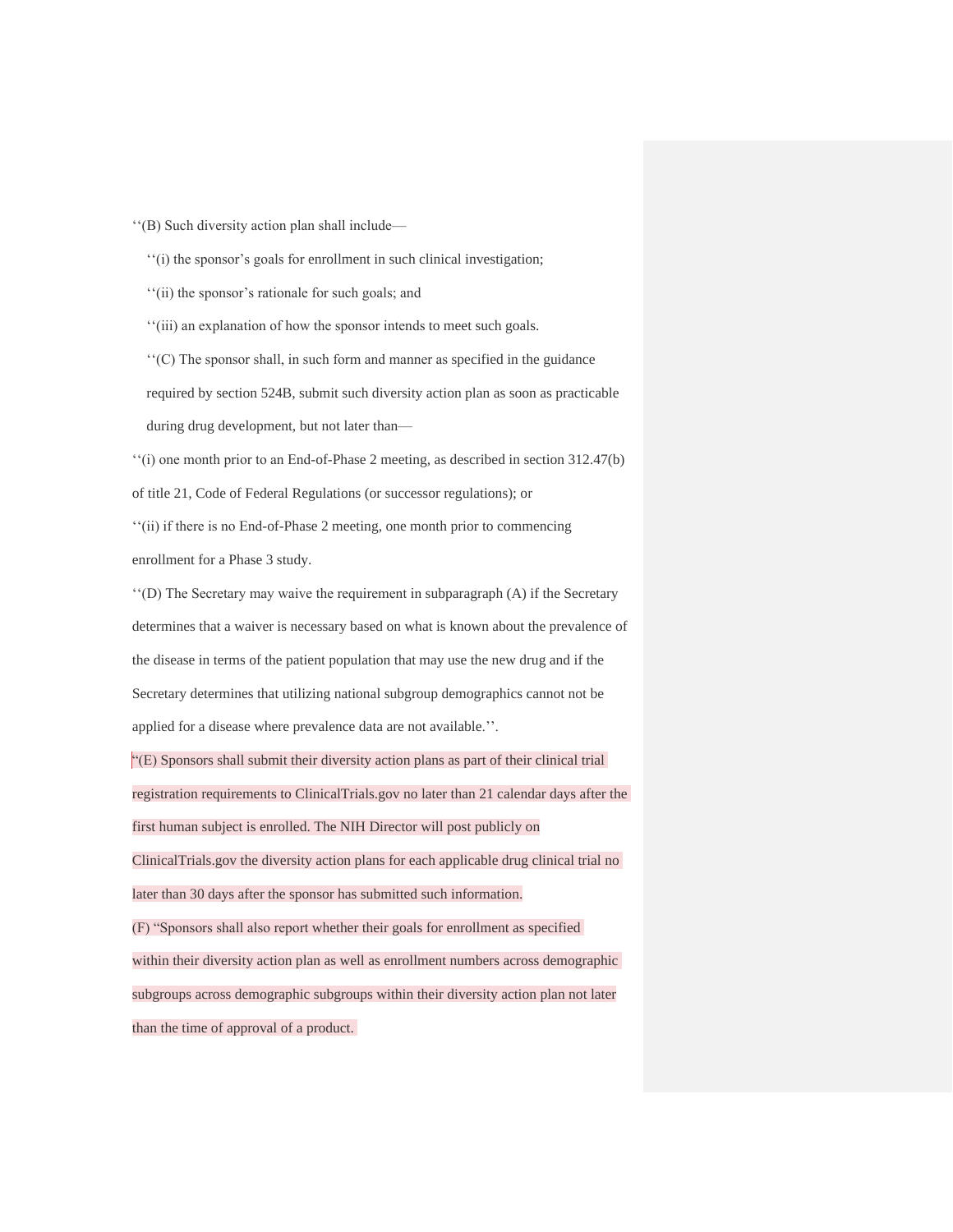$\left| \cdot \right|$  (G) The Secretary shall direct local institutional review boards to assess and report

the representativeness of clinical trials as one measure of sound research design that it

requires for the protection of human subjects.

(b) BIOLOGICAL PRODUCTS.—Section 351(a)(3) of the Public Health Service

Act (42 U.S.C. 262(a)(3)) is amended—

(1) by striking ''(3) The Secretary'' and inserting ''(3)(A) The Secretary''; and

2) by adding at the end the following:

 $''(B)(i)$  In order for a biological product to be exempt pursuant to this paragraph, the sponsor of a clinical investigation of such biological product shall submit to the Secretary a diversity action plan.

''(ii) Such diversity action plan shall include—

''(I) the sponsor's goals for enrollment in such clinical investigation;

''(II) the sponsor's rationale for such goals; and

''(III) an explanation of how the sponsor in-tends to meet such goals.

''(iii) The sponsor shall, in such form and manner

specified in the guidance required by section 524B, submit such diversity action plan as soon as practicable during biological product development, but not later than—

''(I) one month prior to an End-of-Phase 2 meeting, as described in section 312.47(b) of title 21, Code of Federal Regulations (or successor regulations); or

''(II) if there is no End-of-Phase 2 meeting, one month prior to commencing enrollment for a Phase 3 study.

'(iv) The Secretary may waive the requirement in subparagraph (A) if the Secretary determines that a waiver is necessary based on what is known about the prevalence of the disease in terms of the patient population that may use the biological product.''.

(c) DEVICES.—Section  $520(g)$  of the Federal Food, Drug, and Cosmetic Act (21 U.S.C.  $360j(g)$ ) is amended

by adding at the end the following:

''(9)(A) In order for a device to be exempt under this subsection, the sponsor of a clinical investigation of such device shall submit to the Secretary a diversity action plan the

**Commented [RR12]:** As sponsors are required to register all applicable clinical trials on ClinicalTrials.gov ahead of enrollment and provide a statistical analysis protocol, these diversity action plans should also be submitted as well and be made publicly available. Short of this, FDA can also publish these plans individually on their website to ensure public accountability, independent expert input, and sharing of best practices among sponsors.

**Commented [RR13]:** This is a recommendation from the recently released National Academies of Science, Engineering, and Medicine report on improving clinical trial representation.

Source: https://nap.nationalacademies.org/download/26479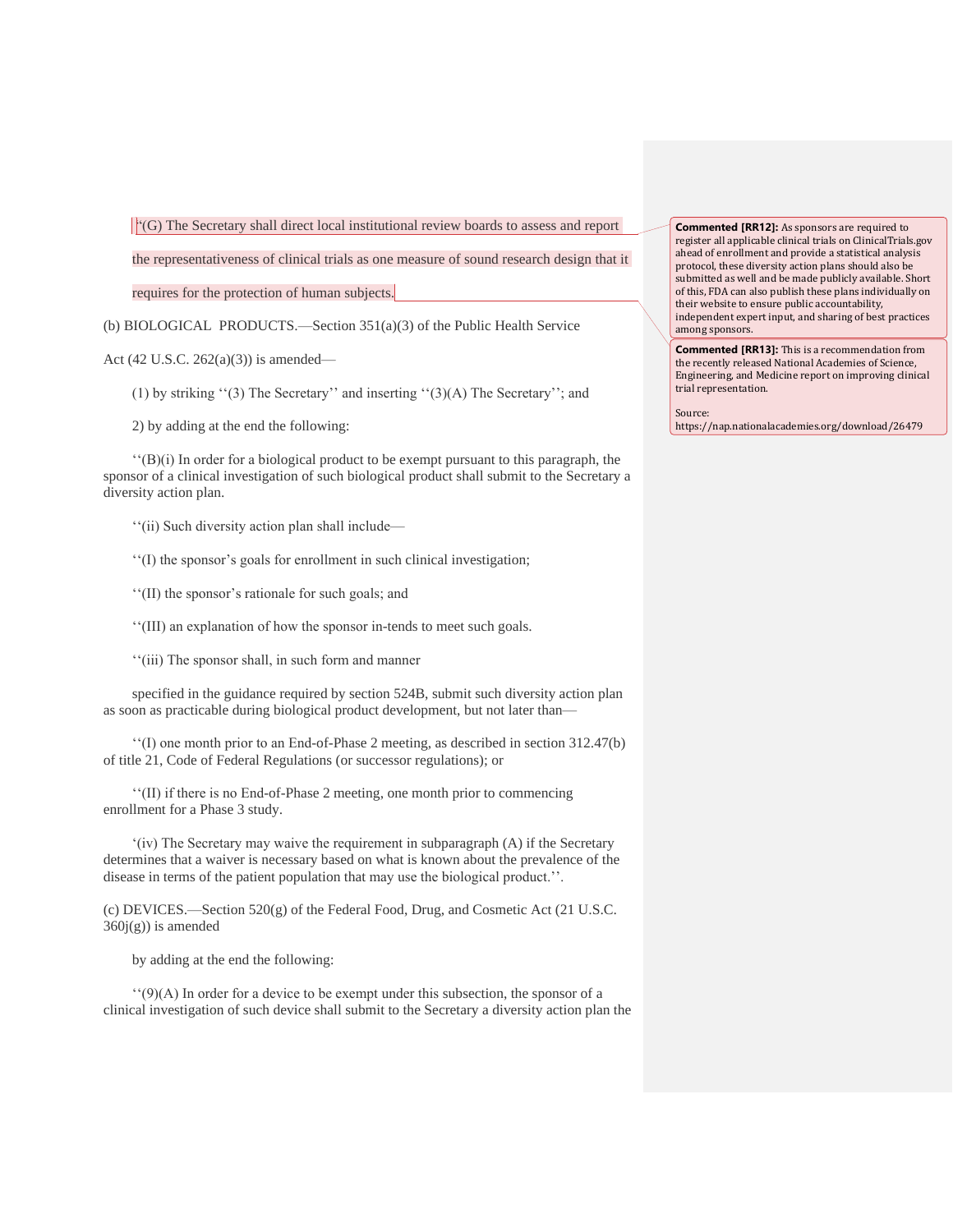sponsor of a clinical investigation of such device shall submit to the Secretary a diversity action plan.

''(B) Such diversity action plan shall include—

''(i) the sponsor's goals for enrollment in such clinical investigation;

''(ii) the sponsor's rationale for such goals; and

''(iii) an explanation of how the sponsor intends to meet such goals.

''(C) Such diversity action plan shall be—

''(i) if submission of an application for an investigational device exemption is required, submitted in such application; and

''(ii) if submission of an application for investigational device exemption is not required, submitted as soon as practicable during device development, but no later than one month prior to commencing enrollment for a study.

''(D) The Secretary may waive the requirement in subparagraph (A) if the Secretary determines that a waiver is necessary based on what is known about the prevalence of the disease in terms of the patient population that may use the device.''.

(d) GUIDANCE.—Subchapter A of chapter V of the Federal Food, Drug, and Cosmetic Act (21 U.S.C. 351 et seq.) is amended by adding at the end the following:

#### **GUIDANCE ON DIVERSITY ACTION PLANS FOR CLINICAL TRIALS AND STUDIES.**

''(a) IN GENERAL.—The Secretary shall by guidance provide recommendations relating to—

''(1) the format and content of the diversity action plans required by

sections  $505(i)(5)$  and  $520(g)(9)$  of this Act, and section 351(a)(3) of the Public Health Service Act, pertaining to the sponsor's goals for clinical trial enrollment, disaggregated by age group, sex, race, geographic location, and ethnicity, including with respect to—

''(A) the rationale for the sponsor's enrollment goals, which may include—

''(i) the estimated prevalence in the United States of the disease or condition for which the drug or device is being developed or investigated, if such estimated prevalence is known or can be determined based on available data;

''(ii) what is known about the disease or condition for which the drug or device is being developed or investigated;

''(iii) any relevant pharmacokinetic or pharmacogenomic data;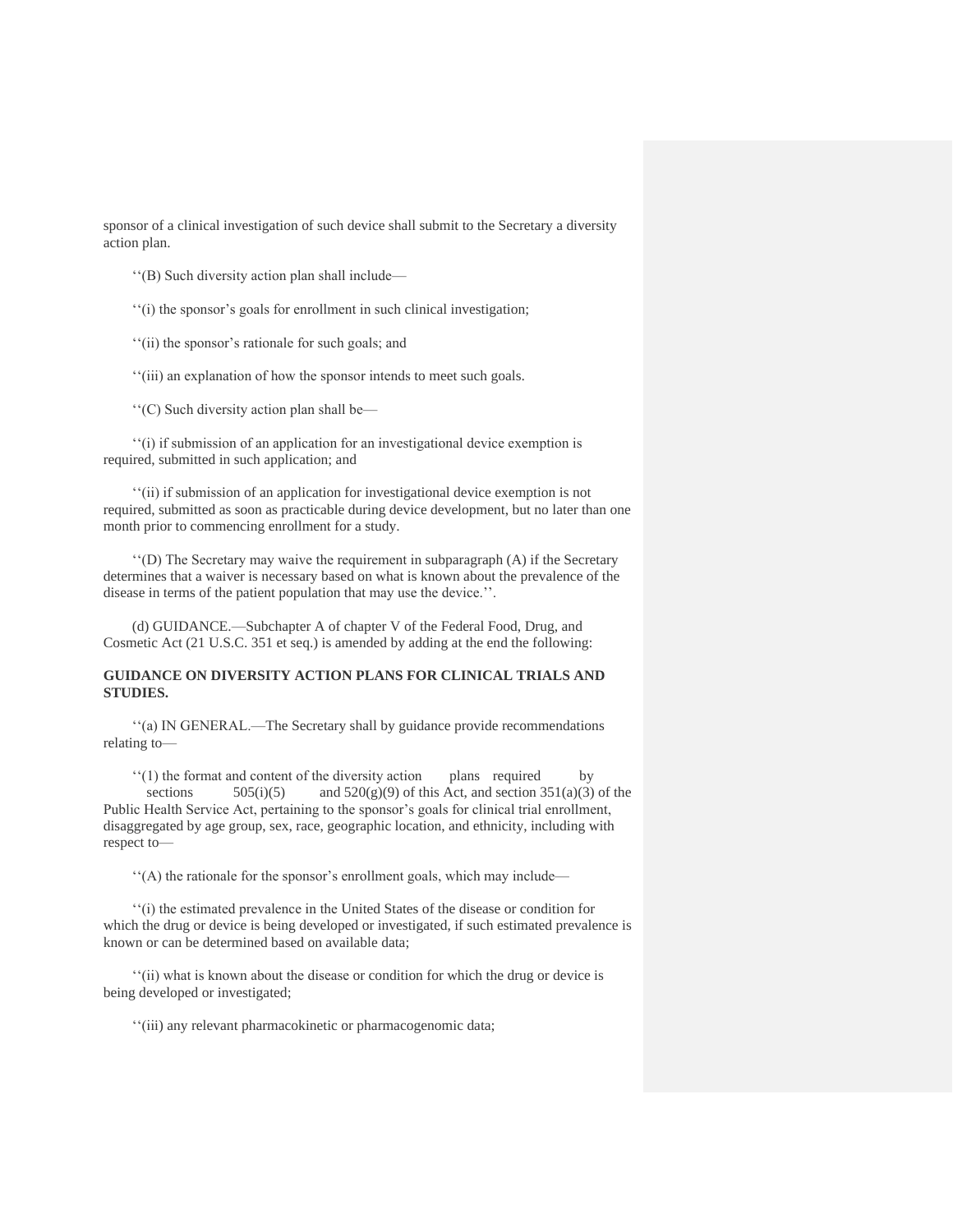''(iv) what is known about the patient population for such disease or condition, including, to the extent data is available—

''(I) demographic information, including age group, sex, race, geographic location and ethnicity;

''(II) co-morbiditiesfrequently affecting the patient population; and

''(III) potential barriers to enrolling diverse participants, such as patient population size and geographic location; and  $''(v)$  any other data or information the sponsor deems relevant to selecting appropriate enrollment goals, disaggregated by demographic subgroup, such as the inclusion of pregnant and lactating women;

''(B) an explanation for how the sponsor intends to meet such goals, including demographic-specific outreach and enrollment strategies, study-site selection, clinical trial inclusion and exclusion practices, and any diversity training for trial personnel; and

''(C) procedures for the public posting of key information from the diversity action plan that would be useful to patients and providers on the sponsor's website; and ''(2) how sponsors should include in regular reports to the Secretary—

 $''(A)$  the sponsor's progress in meeting the goals referred to in paragraph (1)(A); and

''(B) if the sponsor does not expect to meet such goals—''(i) any updates needed to be made to a diversity action plan referred to in paragraph (1) to help meet such goals; and

''(ii) the sponsor's reasons for why the sponsordoes not expect to meet such goals.

''(b) ISSUANCE.—The Secretary shall—

''(1) not later than 12 months after the date of enactment of this section, issue new draft guidance or update existing draft guidance described in subsection (a); and

''(2) not later than 6 months after closing the comment period on such draft guidance, finalize such guidance.''.

(e) APPLICABILITY.—Sections  $505(i)(5)$  and  $520(g)(9)$  of the Federal Food, Drug, and Cosmetic Act, and section 351(a)(3)(B) of the Public Health Service Act, as added by subsections (a), (b), and (c) of this section, apply only with respect to clinical investigations with respect to which enrollment commences after the date that is 180 days after the publication of final guidance under section 524B(b)(2) of the Federal Food, Drug, and Cosmetic Act, as added by subsection (d).

## **FDA AUTHORITY TO MANDATE POSTAPPROVAL STUDIES OR POSTMARKET**

#### **SURVEILLANCE DUE TO INSUFFICIENT DEMOGRAPHIC SUBGROUP DATA.**

(a) DRUGS.—

**Commented [RR14]:** This section would introduce an enforcement measure in that if sponsors are unable to meet their enrollment benchmarks as outlined in their diversity action plans, FDA shall mandate that postapproval studies are conducted inclusive of diverse subgroup populations.

Ideally, we would like to see FDA also having discretion to not accept applications with nonrepresentative enrollment within their clinical trials.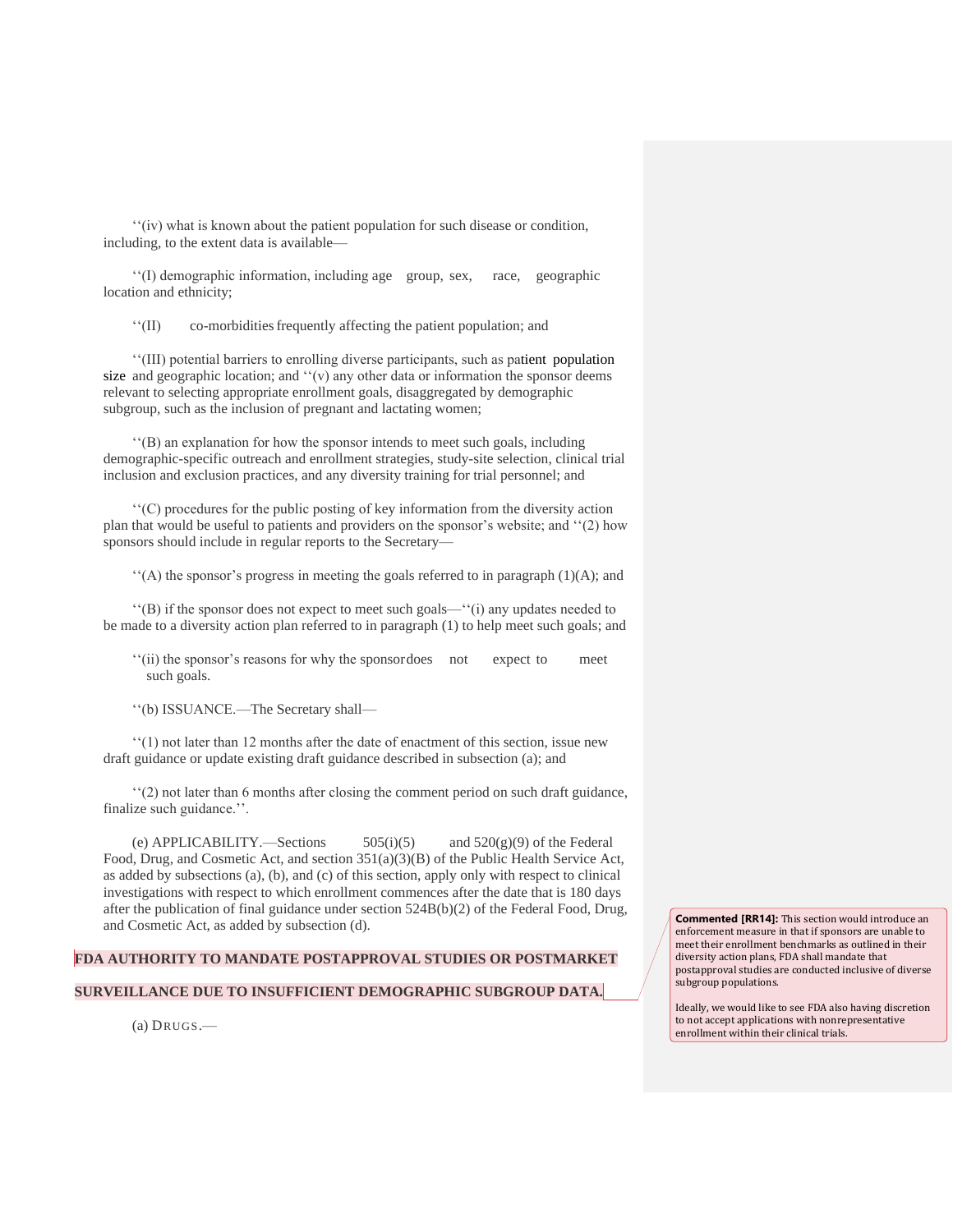(1) IN GENERAL.—Section 505(o)(3)(B) of the Federal Food, Drug, and Cosmetic Act  $(21 \text{ U.S.C. } 355(0)(3)(\text{B}))$  is amended by adding at the end the following:

"(iv) To provide safety and effectiveness data for the drug involved for a demographic subgroup or subgroups, if—

"(I) the clinical trials conducted in support of the approval of the drug did not meet the applicable targets of enrollment, as described in section 2; and

"(II) in the judgment of the Secretary, additional data should inform drug labeling.".

(2) WAIVER.—Section 505(o)(3)(D) of the Federal Food, Drug, and Cosmetic Act  $(21$  U.S.C.  $355(o)(3)(D)$ ) is amended by adding at the end the following:

"(iii) CLINICAL TRIAL DIVERSITY ENROLLMENT.—The Secretary may not require postapproval studies or postapproval clinical trials for the purpose specified under subparagraph  $(B)(iv)$  if the sponsor provides to the Secretary a sufficient justification for not meeting the enrollment targets referred to in such subparagraph, which may include—

"(I) factors outside of the sponsor's control, such as a lack of retention of participants;

"(II) differences in the enrollment targets, disaggregated by demographic subgroup, and actual enrollment that are determined by the Secretary to be insignificant in nature;

"(III) information not available to the sponsor at the time such enrollment targets were chosen, but that impacted enrollment of diverse participants;

"(IV) potential for selection bias; and

"(V) any other reason that the Secretary determines is sufficient justification.".

(3) USE OF REAL WORLD EVIDENCE.—Section 505(o)(3) of the Federal Food, Drug, and Cosmetic Act  $(21 \text{ U.S.C. } 355(0)(3))$  is amended by adding at the end the following:

"(G) USE OF REAL WORLD EVIDENCE.—Real world evidence (as defined in section 505F(b)) may be used to support under this paragraph.".

(b) DEVICES.—Section  $522(a)(1)$  of the Federal Food, Drug, and Cosmetic Act  $(21)$ U.S.C.  $360l(a)(1)(A)$  is amended—

 $(1)$  in subparagraph  $(A)$ —

(A) in clause (ii), by striking "or" at the end;

(B) in clause (iii)(II), by striking "facility." and inserting "facility; or"; and

(C) by adding at the end the following: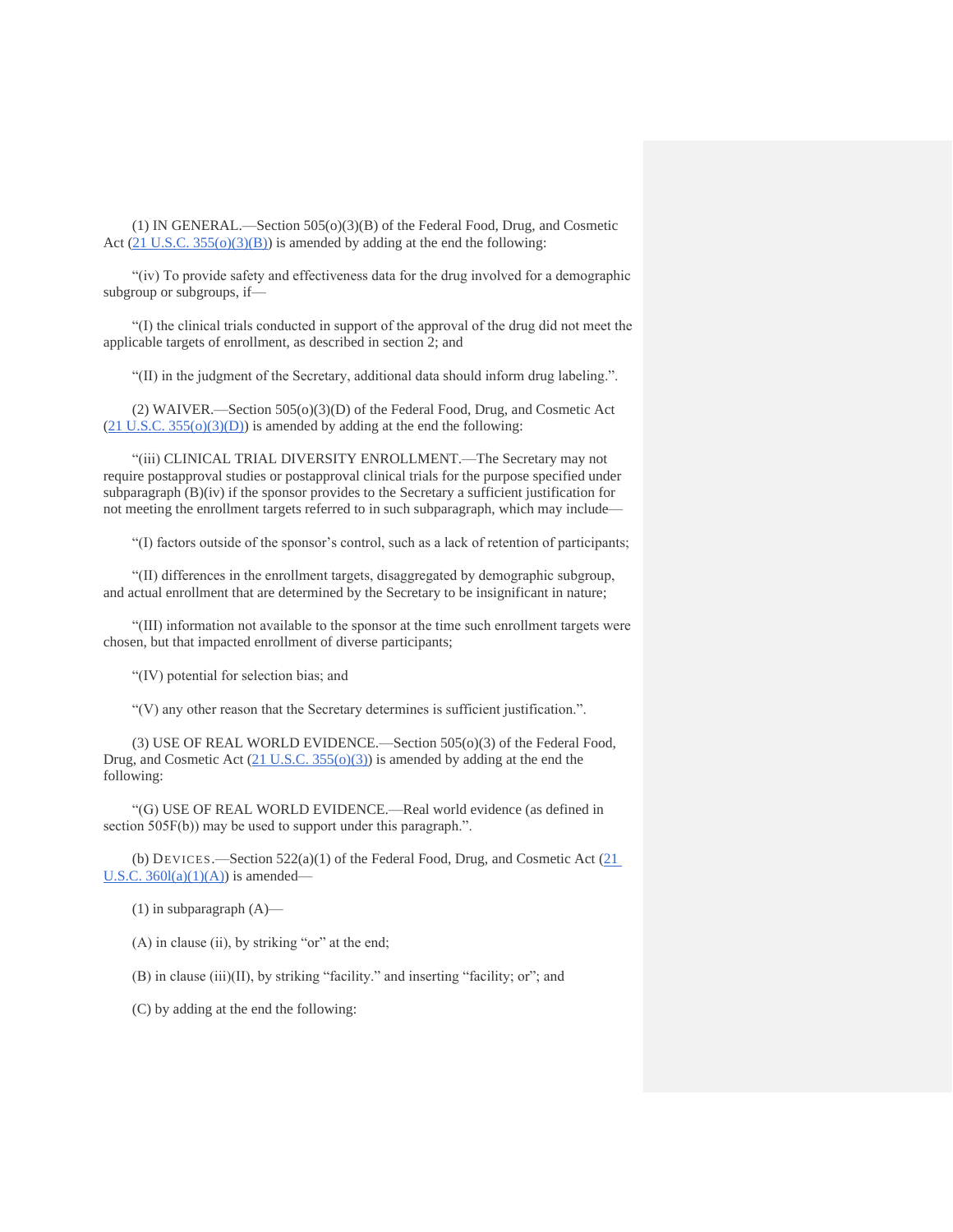"(iv) with respect to which—

"(I) clinical studies submitted to support that approval or clearance did not meet the applicable targets of enrollment, as described in section 2 of the DEPICT Act; and

"(II) with respect to which a justification described in subparagraph (D) is not provided."; and

(2) by adding at the end the following:

"(C) USE OF REAL WORLD EVIDENCE.—Real world evidence (as defined in section 505F(b)) may be used to support the requirements under this paragraph.

"(D) CLINICAL TRIAL DIVERSITY ENROLLMENT.—The Secretary may not require a manufacturer to conduct postmarket surveillance under subparagraph (A) with respect to a device for the purpose specified in clause (iv) of such subparagraph if the manufacturer provides to the Secretary a sufficient justification for not meeting the enrollment targets referred to in such subparagraph, which may include—

"(i) factors outside of the manufacturer's control, such as a lack of retention of participants;

"(ii) differences in the enrollment targets, disaggregated by demographic subgroup, and actual enrollment that are determined by the Secretary to be insignificant in nature;

"(iii) information not available to the manufacturer at the time such enrollment targets were chosen, but that impacted enrollment of diverse participants;

"(iv) potential for selection bias; and

"(v) any other reason that the Secretary determines is sufficient justification.".

(c) REPORTS FOR CERTAIN DEVICES.—The Commissioner of Food and Drugs shall issue regulations revising section 814.84 of title 21, Code of Federal Regulations, to require holders of an application approved under section 515 of the Federal Food, Drug, and Cosmetic Act [\(21 U.S.C. 360e\)](http://uscode.house.gov/quicksearch/get.plx?title=21§ion=360e) to include in the reports submitted under such section 814.84, to the extent possible, any data not previously submitted under such section 814.84 that may inform the safety and effectiveness of the device involved in underrepresented demographic subgroups.

(d) REGISTRY AND RESULTS DATA BANK INCLUSION.—Section 402(j)(1)(A) of the Public Health Service Act (282(j)(1)(A)) is amended—

 $(1)$  in clause  $(ii)$ —

(A) in subclause (I), by striking "and" at the end;

(B) in subclause (II), by striking the period at the end and inserting "; and"; and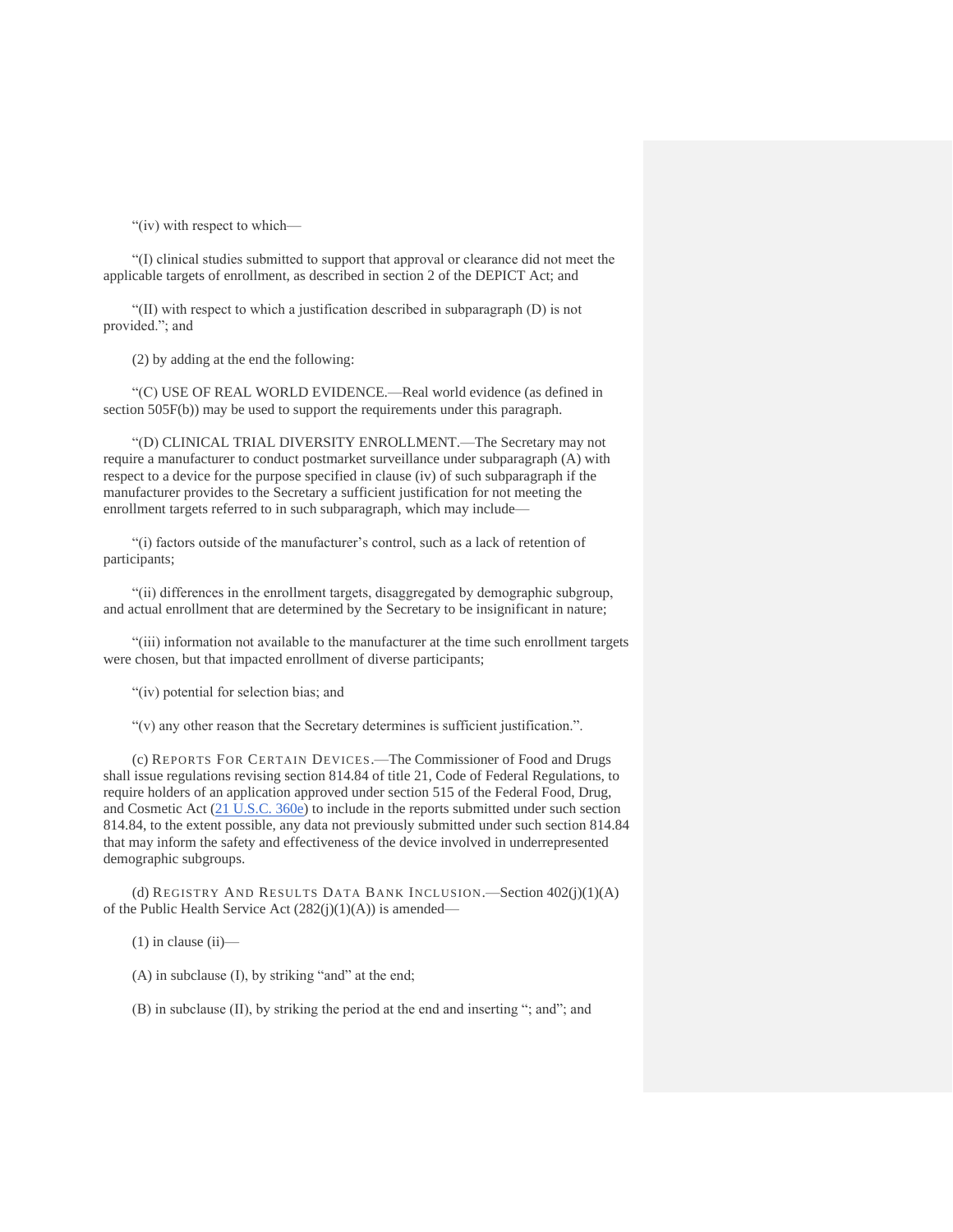(C) by adding at the end the following:

"(III) postmarket surveillance for any device as required under clause (iv) of section 522(a)(1)(A) of the Federal Food, Drug, and Cosmetic Act."; and

(2) in clause (iii)(I), by striking the period at the end and inserting the following: ", including any postapproval study or postapproval clinical trial for a drug as required under section 505(o)(3)(B)(iv) of the Federal Food, Drug, and Cosmetic Act.".

(e) PUBLIC MEETING.—

(1) IN GENERAL.—Not later than 270 days after the date of enactment of this Act, the Secretary, acting through the Commissioner of Food and Drugs, and in consultation with drug sponsors, medical device manufacturers, patients, and other stakeholders, shall convene a public meeting to consider the ways by which—

(A) drug sponsors and medical device manufacturers may disseminate information to the public on clinical trial enrollment demographic data in a timely and accessible manner;

(B) drug and device sponsors, in consultation with the Commissioner of Food and Drugs, may publicly disseminate information on subgroup analyses conducted by the sponsors in cases where—

(i) such data is not sufficient for the purpose of updating drug and device labels; or

(ii) such analyses do not show significant differences between demographic subgroups; and

(C) drug and device sponsors, in consultation with the Commissioner of Food and Drugs, may collect and publicly disseminate real world evidence that may provide information on the safety and effectiveness of drugs or devices for a demographic subgroup or subgroups.

(2) REPORT.—Not later than 180 days after the date on which the public meeting is convened under paragraph (1), the Secretary shall make available on the website of the Food and Drug Administration a report on the topics discussed at such meeting. The report shall include a summary of, and response to, recommendations raised in such meeting.

(3) ENFORCEMENT – The Secretary shall enforce existing measures to ensure

representation in clinical trials and shall provide a report to Congress that will also be

made available on the website of the Food and Drug Administration of progress of

such enforcement no later than 1 year of passage of this bill.

**PUBLIC WORKSHOPS TO ENHANCE CLINICAL TRIAL DIVERSITY.**

**Commented [RR15]:** This is also a recommendation within the recently released report on improving clinical trial representation from the National Academies of Science, Engineering, and Medicine and is immediately actionable.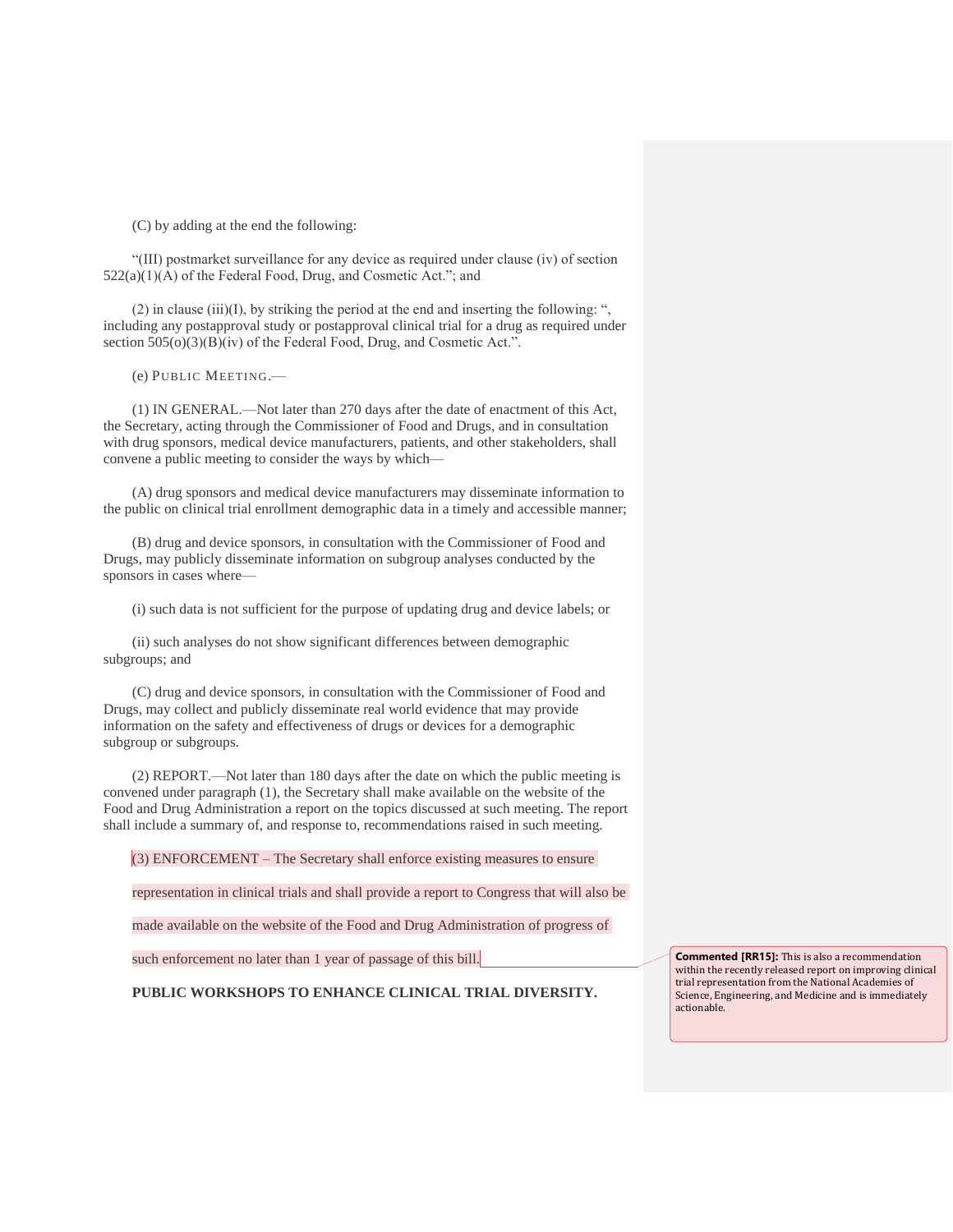(a) IN GENERAL.—Not later than September 30, 2023, the Secretary of Health and Human Services, in consultation with drug sponsors, medical device manufacturers, patients, and other stakeholders, including but not limited to the Centers for Disease Control and Prevention and the National Institutes of Health, shall convene one or more public workshops to solicit input from stakeholders on increasing the enrollment of historically underrepresented populations in clinical trials and encouraging clinical trial participation that reflects the prevalence of the disease or condition among demographic subgroups, and other topics, including—

(1) how and when to collect and present demographic subgroup and disease or condition prevalence data from clinical trials, including with respect to—

(A) such data intended to support post-approval study requirements; and

(B) the utilization of real world evidence (as defined in section 505F(b) of the Federal

Food, Drug, and Cosmetic Act (21 U.S.C. 22355g(b)));

(2) methodologies for assessing the diversity of a patient population;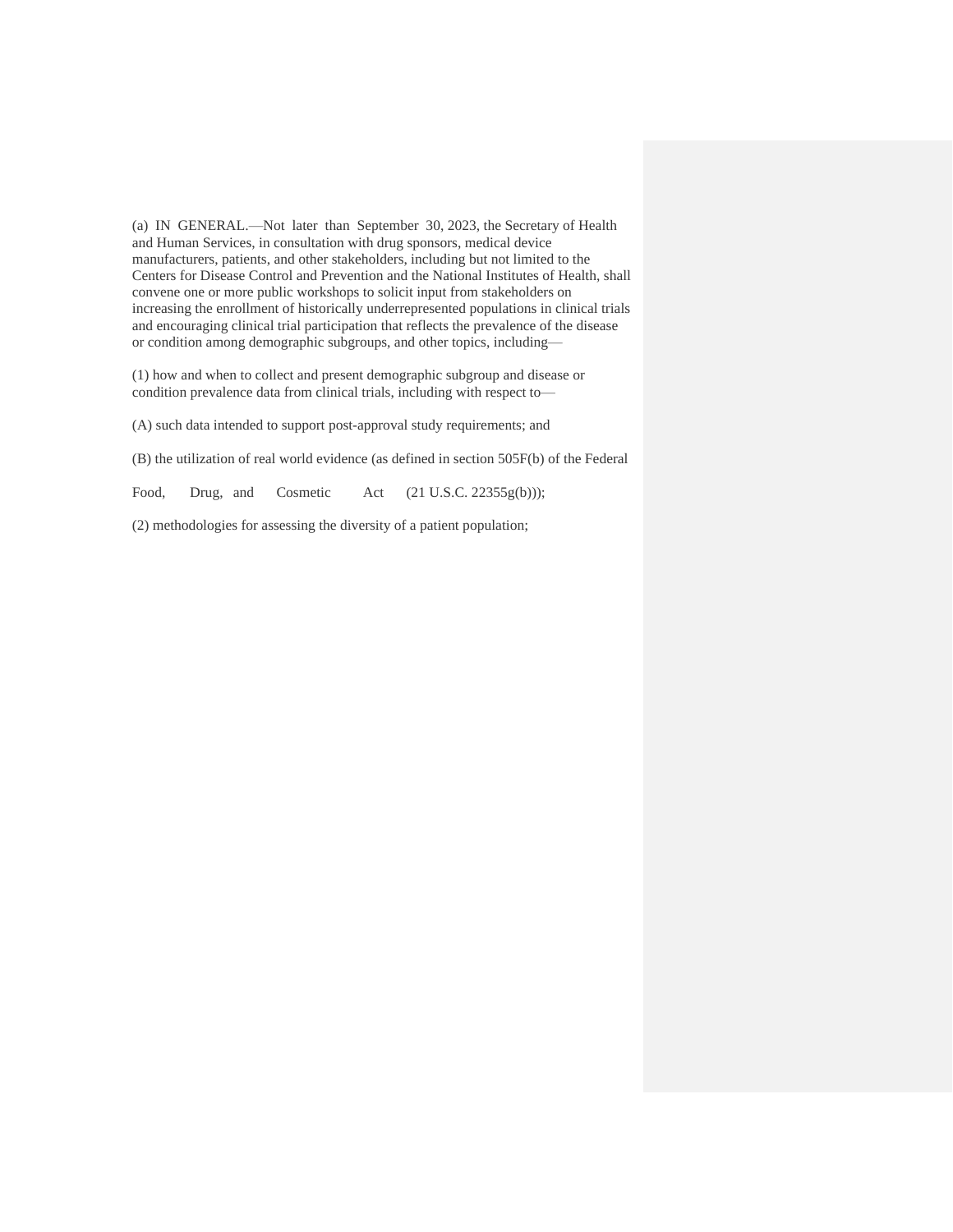(3) methodologies for the dissemination of information to the public on clinical trial enrollment demographic data;

(4) the establishment of goals for enrollment in clinical trials with respect to the estimated prevalence in the United States of the disease or condition for which the drug is being developed or investigated, disaggregated by demographic subgroup (including by age group, race, ethnicity, and sex); and

(5) approaches to support inclusion of underrepresented populations and to encourage clinical trial participation that reflects the prevalence of the disease or condition in certain demographic sub-groups, including with respect to—

(A) the establishment of inclusion and exclusion criteria for certain demographic sub-

groups, such as pregnant and lactating women and individuals with disabilities, including intellectual or developmental disabilities;

(B) considerations regarding informed consent with respect to individuals with intellectual or developmental disabilities;

(C) clinical trial designs, including utilization of decentralized trials or digital health

tools;

- (D) clinical endpoints;
- (E) biomarker selection; and
- (F) studying analysis.

(b) PUBLIC DOCKET.—The Secretary of Health and Human Services shall establish a public comment period to receive written comments related to the topics addressed during each public workshop convened under this section. The public comment period shall remain open for 60 days following the date on which each public workshop is convened.

(c) REPORT.—Not later than 180 days after the date of each public workshop convened under this section, the Secretary of Health and Human Services shall make available on the public website of the Food and Drug Administration a report on the topics discussed at such workshop. The report shall include a summary of, and response to, recommendations raised in such workshop; as well as those included within the National Academy of Science, Engineering, and Medicine report issued on May 17, 2022 entitled "Improving Clinical Trials and Research: Building Research Equity for Women and Underrepresented Groups."

### **ANNUAL REPORT ON PROGRESS TO INCREASE DIVERSITY IN CLINICAL TRIALS AND STUDIES.**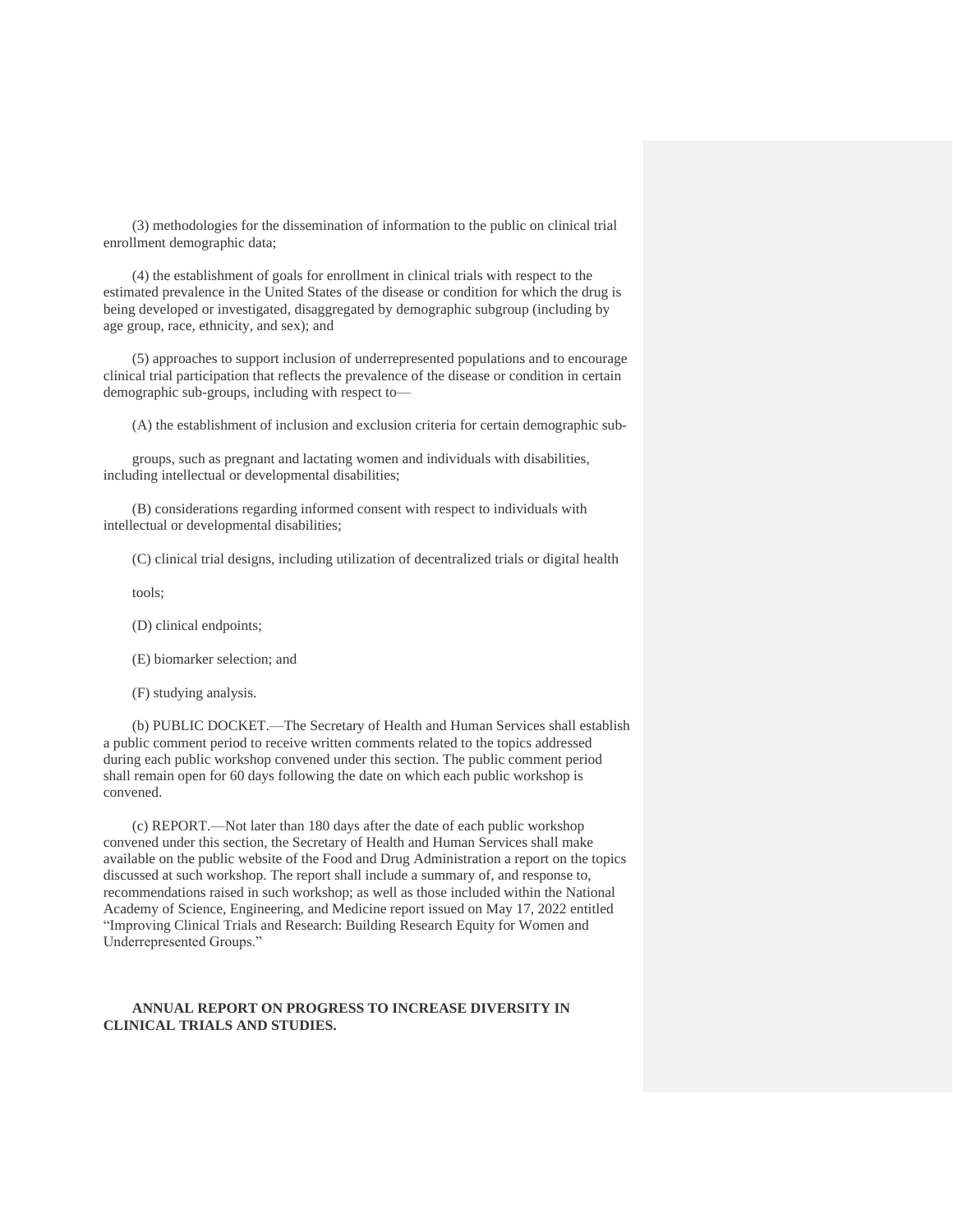(a) IN GENERAL.—Beginning not later than 2 years after the date of enactment of this Act, and each year thereafter, the Secretary of Health and Human Services shall submit to the Congress, and publish on the public website of the Food and Drug Administration, a report that summarizes, in aggregate, the diversity action plans received pursuant to section  $505(i)(5)$  or  $520(g)(9)$  of the Federal Food, Drug, and Cosmetic Act, or section 351(a)(3)(B) of the Public Health Service Act, as added by subsection (a), (b), or (c) of section 501 of this Act; and

(2) contains information on—

(A) whether the clinical trials conducted with respect to such applications met the demographic subgroup enrollment goals from the diversity action plan submitted for such applications;

(B) the reasons provided for why enrollment goals from submitted diversity action plans were not met;

(C) any postmarket studies of a drug or device in a demographic subgroup or subgroups required or recommended by the Secretary based on inadequate premarket clinical trial diversity, including the status and completion date of any such study; and

(D) additional authorities, if any, the Secretary plans to use or considers necessary to ensure compliance with the requirements of the amendments made by section 501.

(b) CONFIDENTIALITY.—Nothing in this section shall be construed as authorizing the Secretary of Health and Human Services to disclose any information that is a trade secret or confidential information subject to section 552(b)(4) of title 5, United States Code, or section 1905 of title 18, United States Code.

#### **PUBLIC MEETING ON CLINICAL TRIAL FLEXIBILITIES INITIATED IN RESPONSE TO COVID–19 PANDEMIC.**

(a) IN GENERAL.—Not later than 180 days after the date on which the COVID–19 emergency period ends, the Secretary of Health and Human Services shall convene a public meeting to discuss the recommendations provided by the Food and Drug Administration during the COVID–19 emergency period to mitigate disruption of clinical trials, including recommendations detailed in the March 2020 guidance entitled ''Conduct of Clinical Trials of Medical Products During the COVID–19 Public Health Emergency, Guidance for Industry, Investigators, and Institutional Review Boards'', and any subsequent updates to such guidance. The Secretary of Health and Human Services shall invite to such meeting representatives from the pharmaceutical and medical device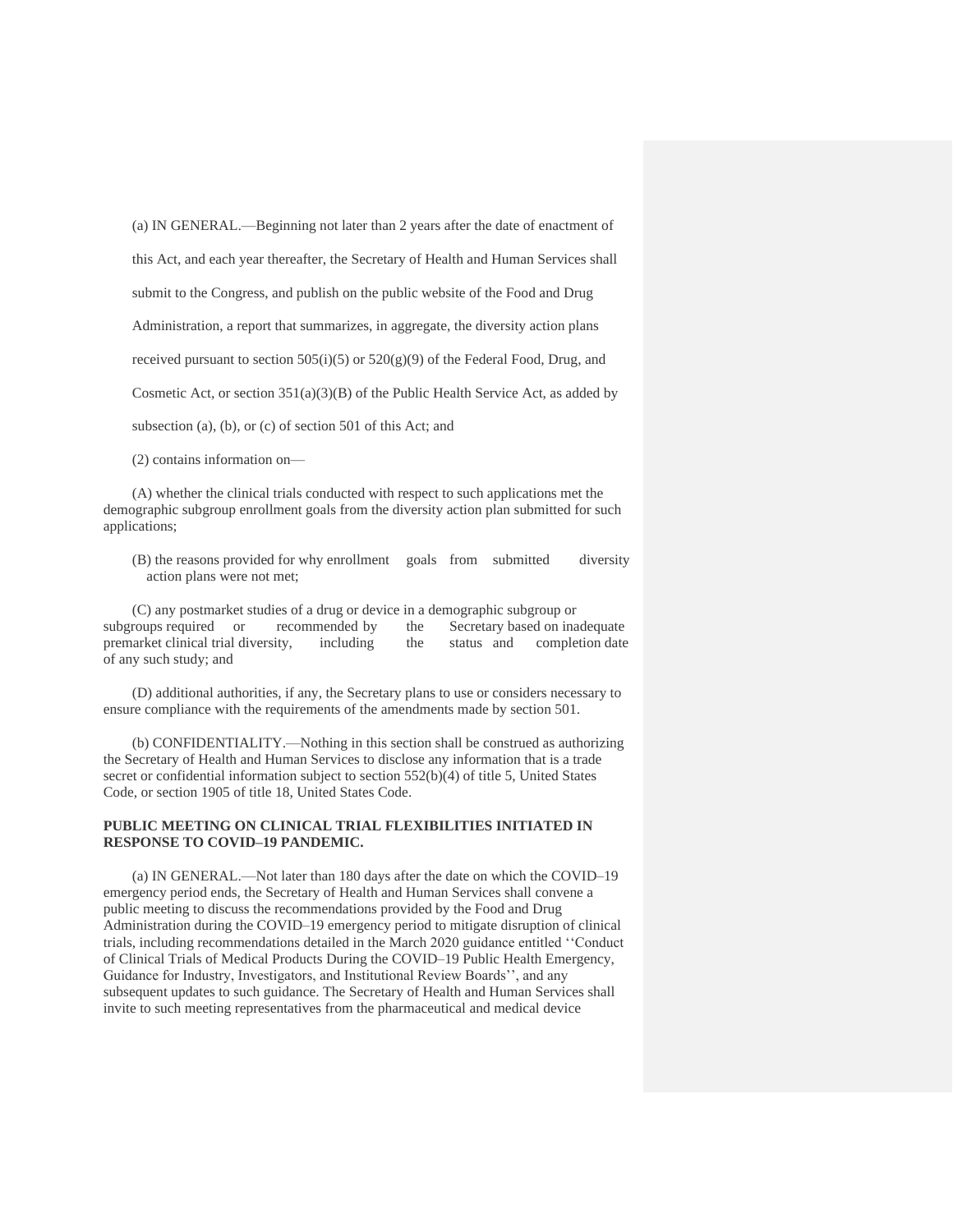industries who sponsored clinical trials during the COVID–19 emergency period and organizations representing patients and independent experts.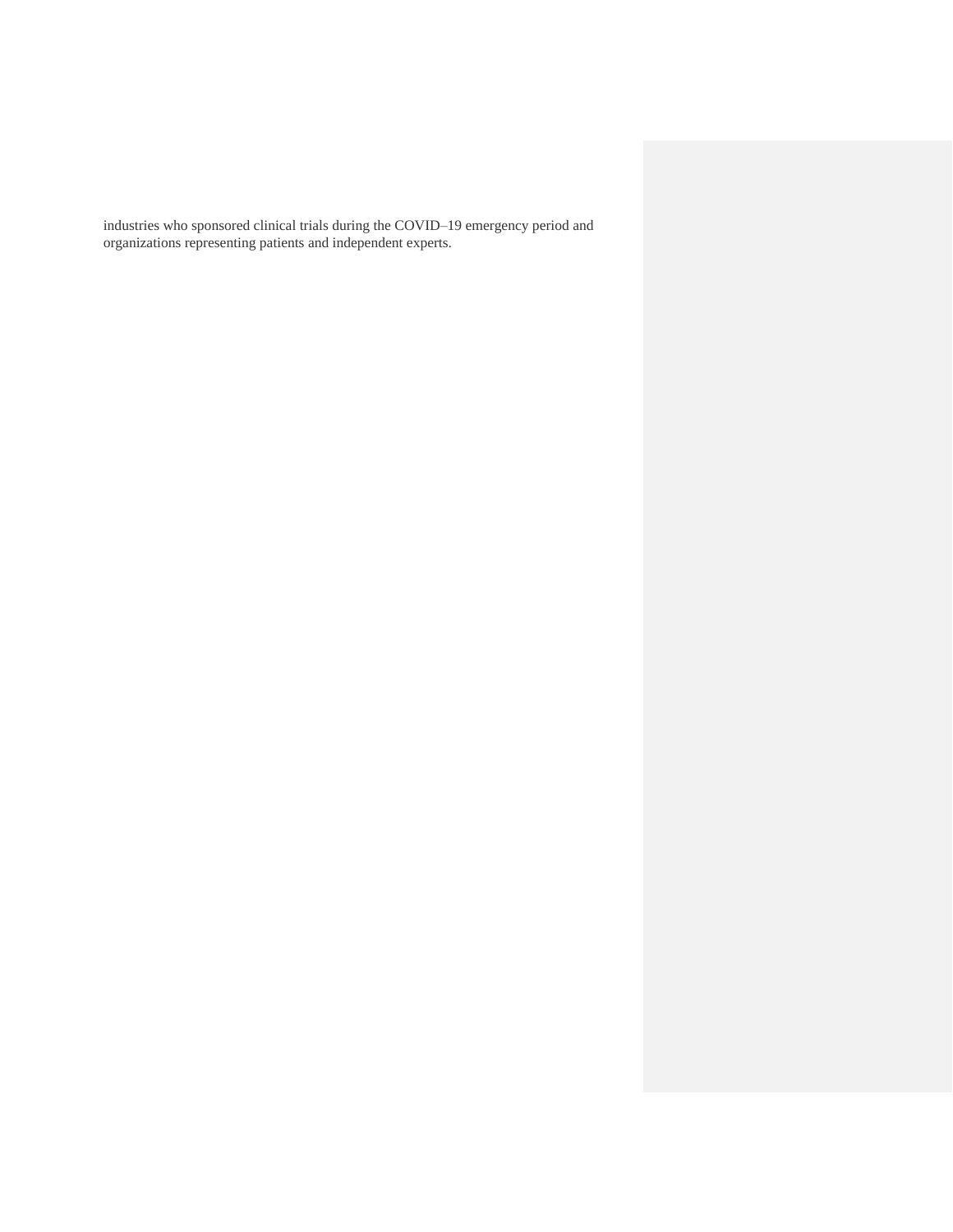(b) TOPICS.—Not later than 90 days after the date on which the public meeting under subsection (a) is convened, the Secretary of Health and Human Services shall make available on the public website of the Food and Drug Administration a report on the topics discussed at such meeting. Such topics shall include discussion of—

(1) the actions drug sponsors took to utilize such recommendations and the frequency at which such recommendations were employed;

(2) the characteristics of the sponsors, trials, and patient populations impacted by such recommendations;

(3) a consideration of how recommendations intended to mitigate disruption of clinical trials during the COVID–19 emergency period, including any recommendations to consider decentralized clinical trials when appropriate, may have affected access to clinical trials for certain patient populations, especially unrepresented racial and ethnic minorities; and

(4) recommendations for incorporating certain clinical trial disruption mitigation recommendations into current or additional guidance to improve clinical trial access and enrollment of diverse patient populations.

(c) COVID–19 EMERGENCY PERIOD DEFINED.—In this section, the term ''COVID–19 emergency period'' has the meaning given the term ''emergency period'' in section  $1135(g)(1)(B)$  of the Social Security Act (42 U.S.C. 5 1320b–5(g)(1)(B)).

### **DECENTRALIZED CLINICAL TRIALS.**

(a) GUIDANCE.—The Secretary of Health and Human Services shall—

(1) not later than 12 months after the date of enactment of this Act, issue draft guidance for public comment that addresses considerations for decentralized clinical trials, including considerations regarding the engagement, enrollment, and retention of a meaningfully diverse clinical population, with respect to race, ethnicity, age, gender, and geographic location, when appropriate; and

(2) not later than 6 months after closing the comment period on such draft guidance, finalize such guidance.

(b) CONTENT OF GUIDANCE.—The guidance under subsection (a) shall address the following:

(1) Recommendations for how digital health technology or other remote assessment options, such as telehealth, could support decentralized clinical trials, including guidance on considerations for selecting technological platforms and mediums, data collection and use, data integrity and security, and communication to study participants through digital technology.